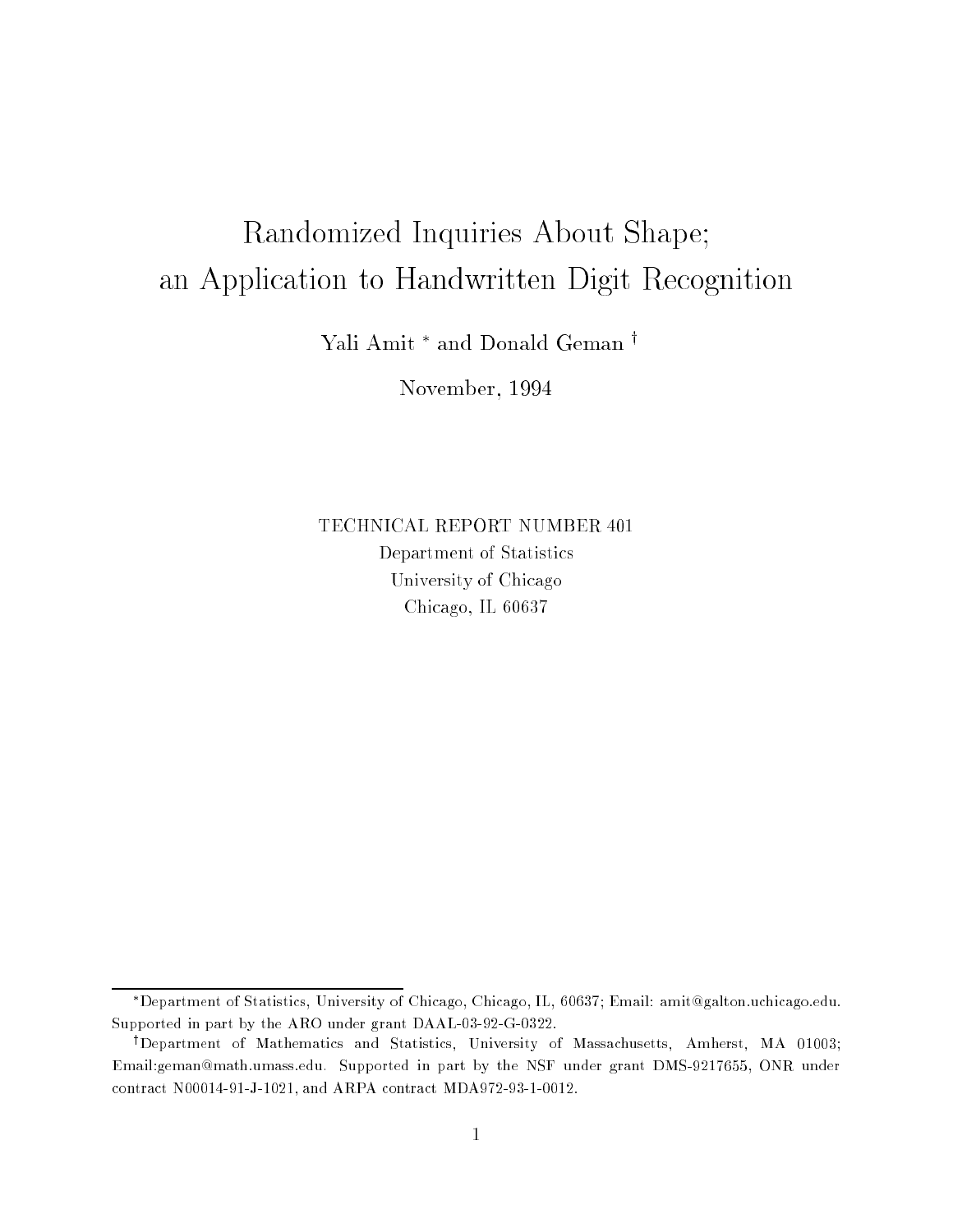#### Abstract

We describe an approach to shape recognition based on asking relational questions about the arrangement of landmarks, basically localized and oriented boundary segments. The questions are grouped into highly structured inquiries in the form of a tree. There are, in fact, many trees, each constructed from training data based on entropy reduction. The outcome of each tree is not a classication but rather a distribution over shape classes. The final classification is based on an aggregate distribution.

The framework is non-Euclidean and there is no feature vector in the standard sense. Instead, the representation of the image data is graphical and each question is associated with a labeled subgraph. The ordering of the questions is highly constrained in order to maintain computational feasibility, and dependence among the trees is reduced by randomly sub-sampling from the available pool of questions.

Experiments are reported on the recognition of handwritten digits. Although the amount of training data is modest by today's standards, the rates we achieve are competitive with those reported elsewhere using neural network, nearest-neighbor, and other nonparametric classiers.

Keywords. Shape recognition, handwritten digits, decision trees, stochastic indexing, computational learning.

# Introduction

We explore a new approach for recognizing shapes by asking many questions about the spatial arrangement of local "landmarks." Like the parlor game "Twenty Questions," the questions are asked one at a time, answered "yes" or "no," and the ordering is adaptive. Consequently, the whole procedure is organized into a binary tree. There are, in fact, many trees, whose construction is randomized to reduce correlation, and which can be run in parallel. Each tree yields a distribution ("soft decision") rather than a classification; the final classification is based on an aggregate distribution. To date, our experiments involve deformable, planar shapes, specically handwritten digits, but the method appears generic and should be adaptable to other visual recognition problems.

The trees are created off-line with training data. Each new question is chosen from a large pool in order to remove as much residual uncertainty as possible about the true hypothesis and taking into account the answers to the previous questions. (In our experiments, the data are images of individual handwritten numerals and the set  $\mathcal X$  of possible hypotheses is simply  $(0, 1, \ldots, 9)$  Uncertainty is measured by the entropy of the pending posterior probability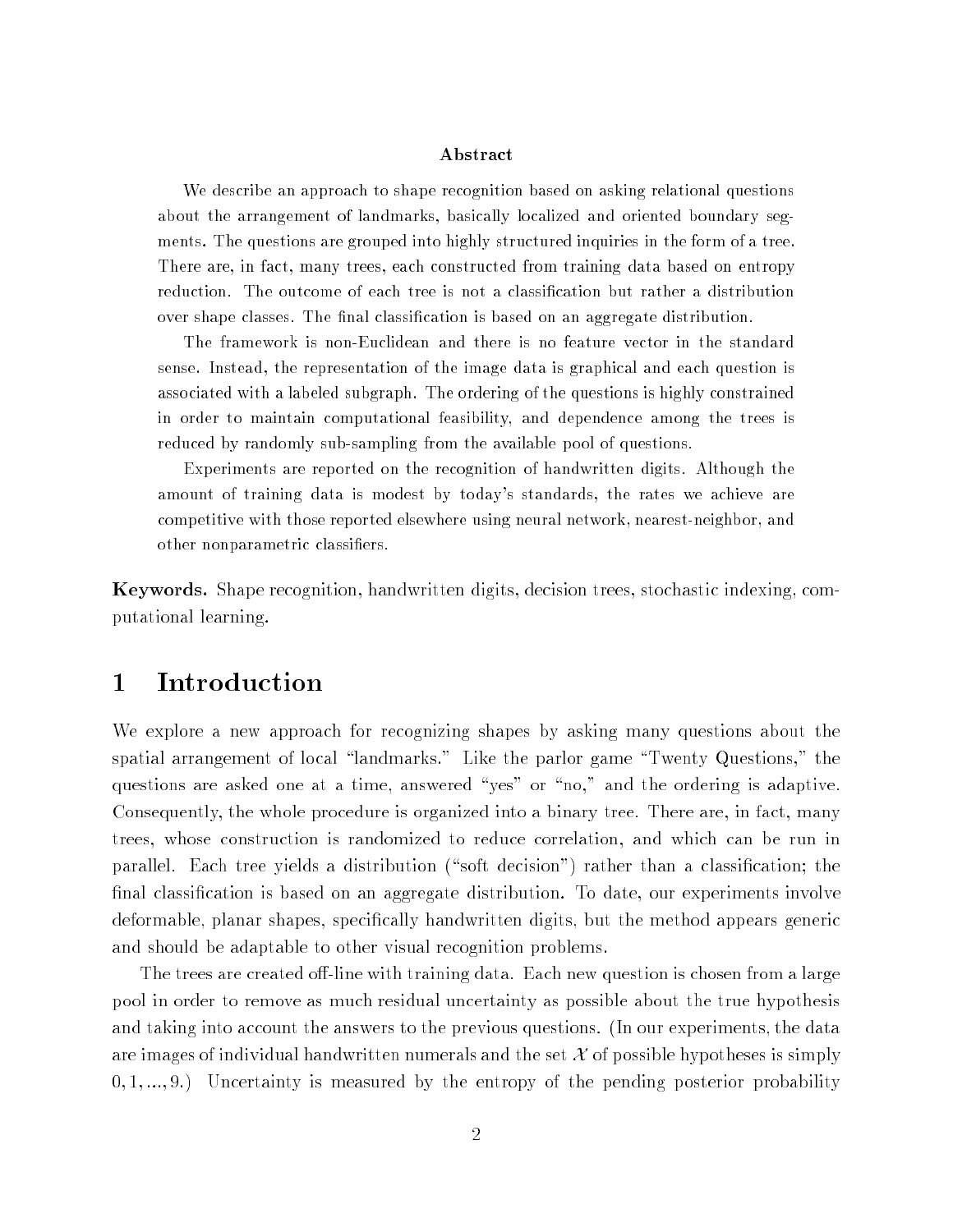distribution over the classes, i.e., the updated class likelihoods given the test results. Unlike the parlor game, however, the responses are highly ambiguous (due mainly to variations in the presentations of shapes) and therefore the true hypothesis cannot be determined without error by a deterministic process of elimination. Consequently, the most natural way to label the terminal nodes is by a *distribution* on X rather than a specific hypothesis in X.

A departure from ordinary tree-structured methods is that our framework is non-Euclidean. In the standard approach to nonparametric learning and estimation, there is a training set; each instance is classified and assigned a numerical feature vector of fixed dimension. The questions are then scalar functions of this vector, perhaps simple ones such as "halfplane questions" which divide a single axis and thereby progressively subdivide the \feature space" into rectangular cells, or more complex ones involving linear or non-linear functions of many coordinates.

In our case each data point is an image, classified in  $\mathcal X$  . There is no natural feature vector, unless one takes this to be the raw image data themselves, i.e., the "vector" of grey levels. (This in fact is what is done in certain neural networks and nearest-neighbor schemes.) Nor do we extract numerical or "statistical" features in the usual sense. Instead, we consider an extension of the so-called "structural approach" based on a *graphical representation* of the raw image data. (There is no preprocessing.) We then construct relational trees based on probing this representation, progressively updating the distribution on  $\mathcal X$  as more and more information about spatial relationships is accumulated.

The graphical representation is only implicit; it is never explicitly calculated and stored. The vertices are labeled by certain types of local binary patterns (landmarks), together with an image location. There is no sub-classication problem: the landmarks are deterministic functions of the data which do not have complex interpretations in terms of differential properties of curves ("concavity" etc.) or structural configurations ("ending," "turn" etc.). The edges of the representation graph are labeled by possible planar arrangements among the vertex locations, such as "north-south" and "next to." The arrangements need not necessarily involve nearby landmarks and can convey highly global information.

Questions are associated with the existence of generic subgraphs (partial representations), meaning that the vertex labels are location-independent. The high complexity of subgraph isomorphism is avoided by structuring the trees to limit the rate of growth of the subgraphs and maintain connectivity. In other words, at each node the set of questions investigated depends on the questions previously asked and their responses. More specifically, this set depends on the "pending subgraph" - the partial representation determined by all the previous "yes" answers along that branch back to the root. The new question may enlarge this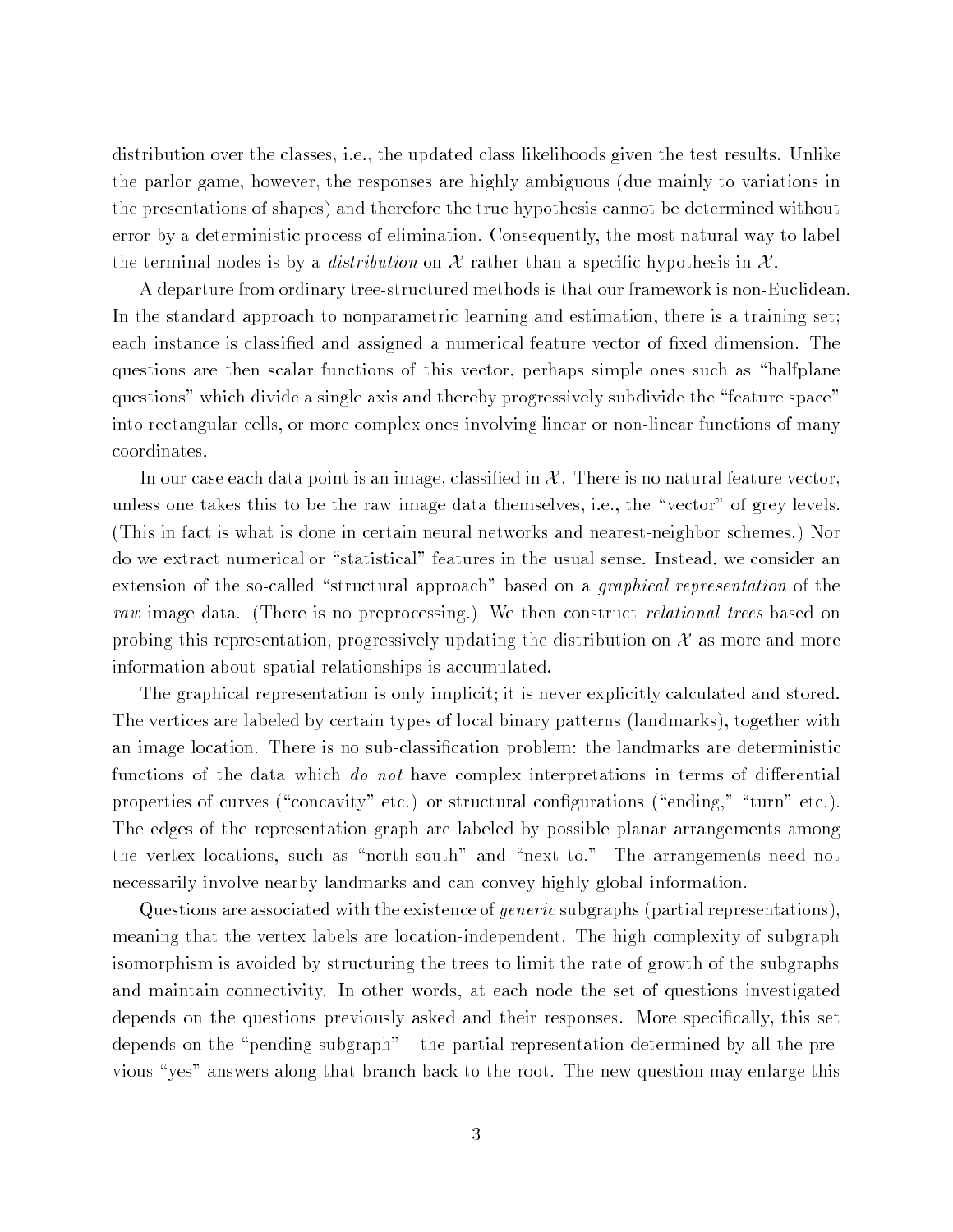by at most one new vertex and one new relation. In effect, the questions are of the form: "Is (existing) vertex two northwest of (existing) vertex three?" or "Is there a vertex of type A south of (existing) vertex three?". Recognition is very fast since there is no on-line optimization, template-matching, or other computationally intensive procedures; we need only follow a pre-computed set of instructions to search for particular landmarks in particular regions.

By construction, the questions are scale-invariant, translation- invariant, and deformationinvariant. Partial rotation invariance is achieved by using internal coordinates, i.e., coordinate systems based on vertex locations.

The distribution associated with each terminal node is the empirical one generated by the training points which land there. Consequently, these trees are themselves distributionvalued questions, actually random measures in an appropriate stochastic framework. Each tree could itself be regarded as a classifier by plurality rule, i.e., taking the mode of the distribution. For any given training set, there is then a fundamental trade-off between the depth of the tree and its generality: deep trees have relatively peaked distributions, but have many nodes and require very large training sets in order to avoid over-dedication; shallow trees are obviously less decisive and accurate, but tend to be more representative of the global population from which the training set is sampled.

We attempt to overcome this dilemma by constructing many trees; hopefully an aggregate result reliably signals the true hypothesis. The trees are generated automatically by *randomly* sub-sampling from the pool of questions, exploring perhaps one to ten percent of the total number of allowable questions at each junction, and choosing the best question from this random subset. The fact that we can make many trees (at least 100) with any degree of "orthogonality" (statistical independence) is a consequence of the sub-sampling and the remarkable richness of the world of spatial relationships.

The manner in which the results are aggregated is ad hoc; in fact, we just sum the distributions and take the aggregate mode. We report experiments with several protocols for tree depth, randomization, etc. Even with training sets of order 10; 000, which are small by today's standards (see  $\S7,8$ ), we achieve recognition rates around 98% with no rejection. This is competitive with the best statistical, neural network, and other nonparametric classifiers; see  $\S7$  and [48]. Given more data, it is not necessary to construct new trees from scratch: one can simply "enrich" the terminal nodes (i.e., update the counts) and occasionally deepen the trees by splitting a terminal node if the amount of the data and degree of uncertainty warrant a new question. It should then be possible to exploit training sets of order 100,000.

In the next section,  $\S 2$ , we identify and summarize some work related to ours. The general classication tree methodology, including the principle of entropy reduction, is reviewed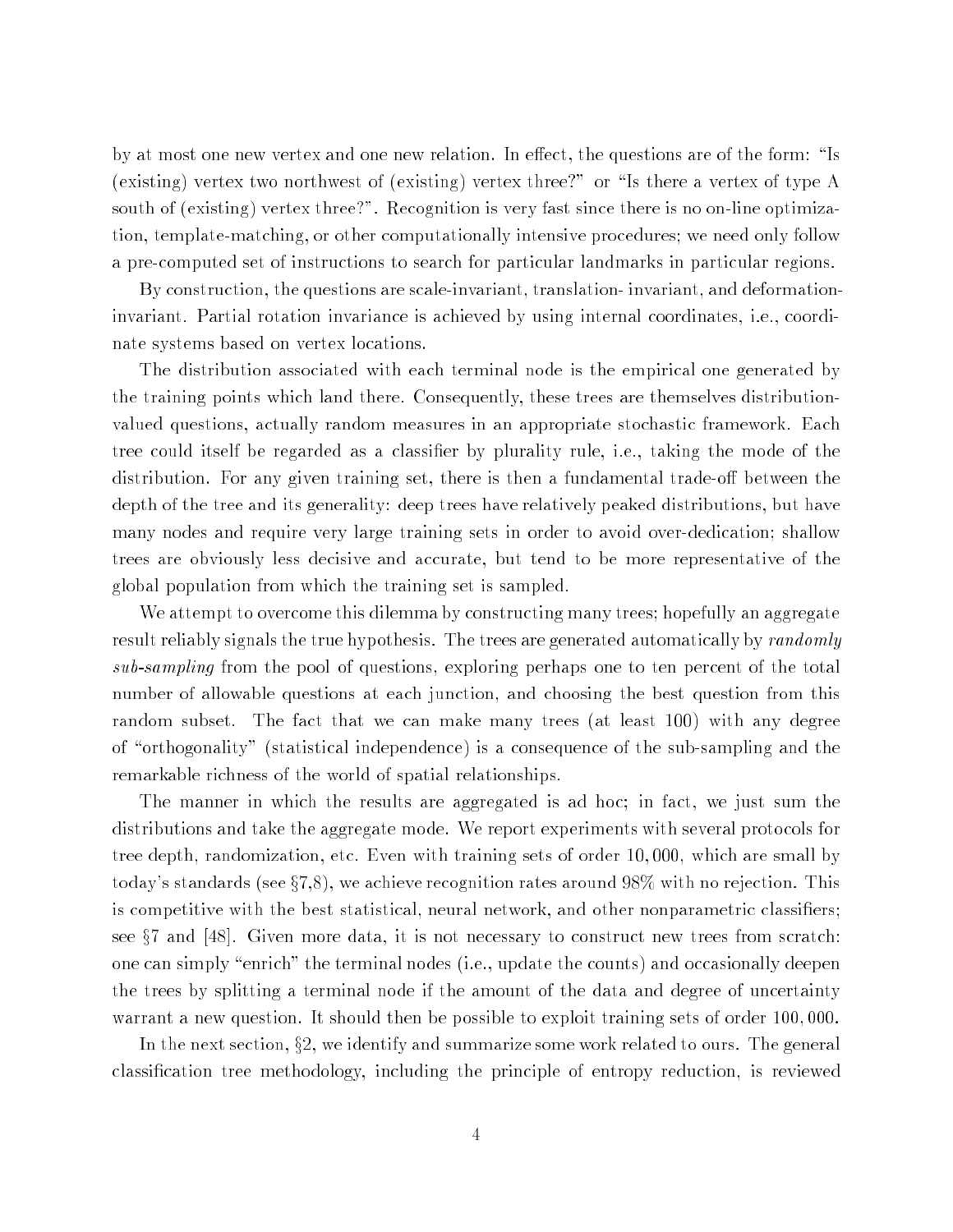in  $\S 3$ . We introduce our relational framework in  $\S 4$  and discuss distribution-valued trees, progressive learning, and the depth/generality tradeoff. Multiple trees are introduced in x5 as well as the role of random sampling of the questions. The issue of invariance with respect to deformations, distortions of data, and affine transformations is treated in  $\S6$ . The character recognition problem is briefly outlined in  $\S7$  and some details about training and testing, together with experiments on handwritten digits, are presented in  $\S 8$ . Finally, a few speculative remarks are made in  $\S 9$ .

#### 2Tree-Based and Related Recognition Strategies

Single decision, search, and classication trees have already been used to a limited extent for pattern and object recognition  $([11],[21])$ . In the context of rigid objects, Swain  $([46])$ constructs a tree based on high level features, entropy reduction, and ob ject topology in order to recognize a small number of polyhedra. See also Spirkovska ([43]). Goad ([18]) uses search trees to match detected vs. predicted edges, and emphasizes pre-processing to reduce recognition time. Hansen and Henderson ([20]) use CAD models to generate a "strategy tree" based on features (e.g., edges and surface patches) which is used to generate hypotheses about object poses. Sossa and Horaud ([42]) explore a variation of geometric hashing based on relational graphs which capture the intrinsic topology of objects. Arkin et al ([4]) use decision trees for classifying convex planar shapes, asking whether individual pixels are "inside" or "outside." Wang and Suen  $([47])$  attempt to classify printed characters with trees. Decision trees have also been used for recognizing deformable shapes, for instance handwritten Chinese characters ([19]), biological shapes ([32]) and roads ([15], [16]), although in the latter work the tree is constructed on-line.

Our work has aspects in common with some of these approaches, but differs in several important respects, such as the use of multiple trees generated by randomization. In addition, our "features" are low level, robust and avoid subclassification; our trees are automatically generated from training data, not modeled by the user; and our questions are purely relational.

Besides classication trees, our method resembles other computational strategies for object recognition. For example, in the popular \hypothesis and test" paradigm, there is usually a feature-based representation for the ob jects (perhaps graphical), and two sub-processes are iterated: \indexing," in which a few detected features are used to elicit a candidate set of ob jects and/or poses; and \matching," in which a more global correspondence is investigated. In contrast to the repeated elicitation of candidate hypotheses, the indexing in our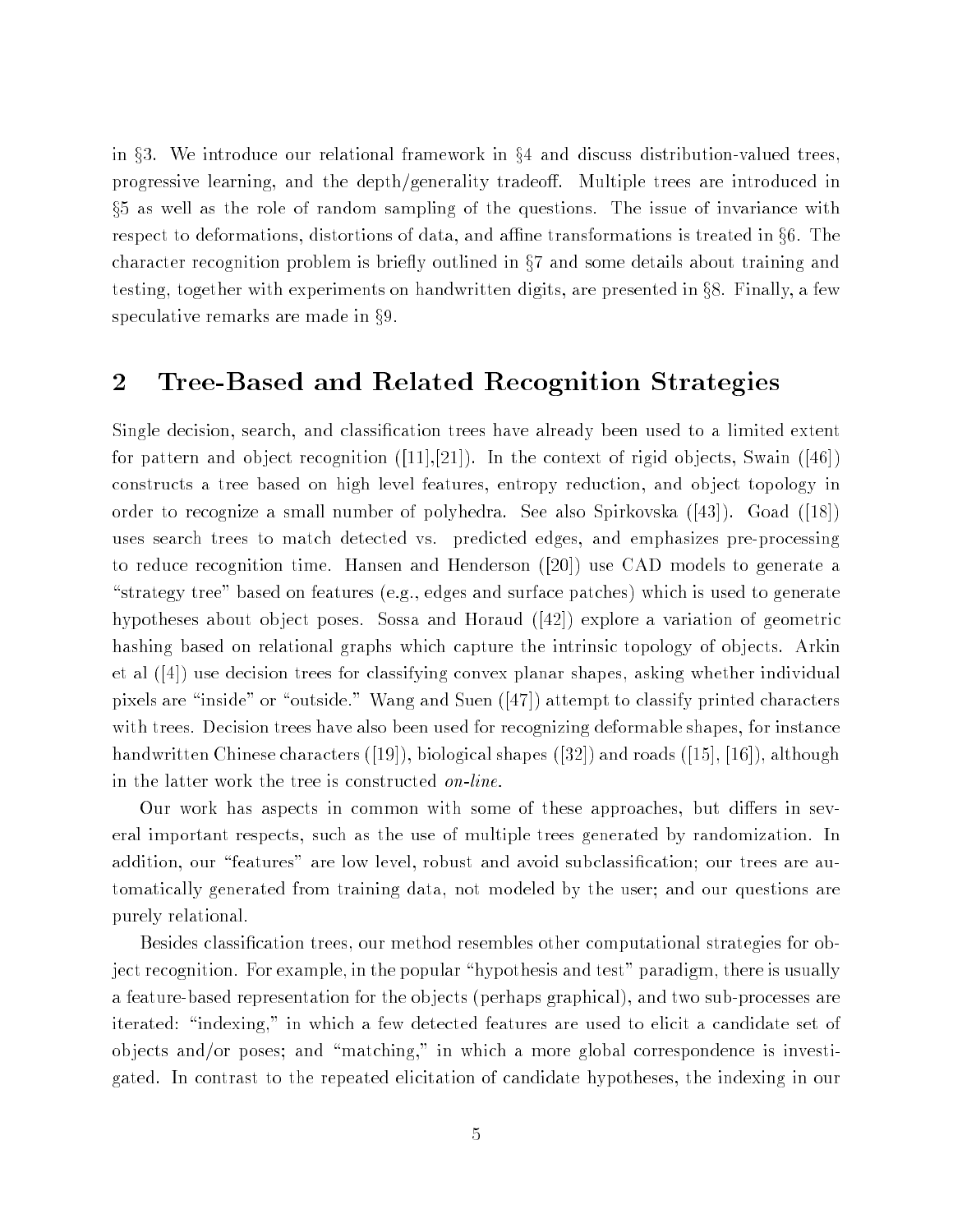approach, such as it exists, is dynamic and stochastic. We gradually formulate specific conjectures. There is an evolving distribution on hypotheses which is continually updated in light of the additional information derived from the most recent question. In fact, since these questions are associated with image locations (relative to established landmarks), our approach might be considered an example of "active vision" and proposals for aggregating the evidence accumulated by an active sensor.

The counterpart of object recognition is model registration. In  $(2)$  the issue of model registration for deformable objects is addressed using graphs describing the planar arrangement of local landmarks; see also  $(3)$ ). There the graphs are created by hand and are matched to the data using dynamic programming on decomposable subgraphs. The common premise here and there is that objects can be identified and discriminated through the planar arrangement of simple and robust local features.

#### 3Decision Trees

Decision trees are ubiquitous. We have already mentioned some applications to recognition. In addition, tree-structured protocols for searching, classifying, and other decision-making tasks appear in Information Theory, Combinatorial Optimization, Machine Learning and Statistics. For example, variations of the deterministic "Twenty Questions Game" correspond to well-known problems in coding theory and combinatorial optimization. In particular, the optimal strategy for choosing subsets is given by the  $\text{Huffman code } ([26], [49])$  since the problem may be viewed as one of code construction under the constraint of minimizing the number of bits to examine during decoding. Generally, however, optimal strategies for choosing and ordering questions are virtually impossible to construct ([27]) and work centers on "greedy" strategies, sometimes called "splitting algorithms" ([12],[13],[33]).

In Machine Learning ([40]) and Statistics (e.g., CART [6]) the construction of decision trees is data-driven. The posterior distribution over hypotheses given certain test results is the empirical one determined by the training data. This is the approach taken here.

Papers dealing with the general methodology of tree construction include [6],[9],[22], [29], [37], [40], and [41]; see also the discussion in [21].

#### Nonparametric Tree Construction.

Nonparametric (=data-driven) construction of a (single) tree begins with:

A set <sup>X</sup> of hypotheses (i.e., classication labels);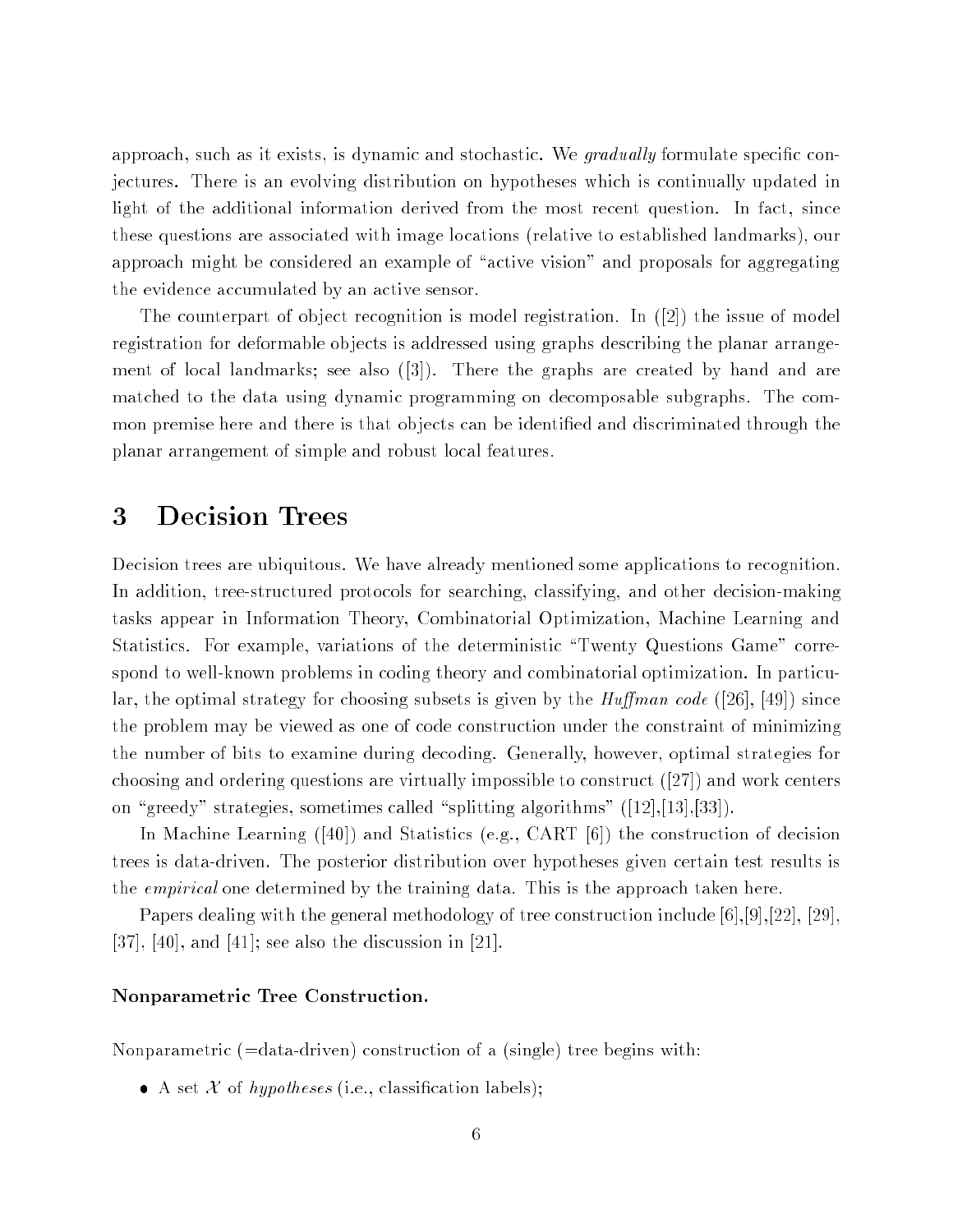- A training set only set that points with  $\alpha$  and the set of  $\alpha$  is  $\alpha$   $>$   $\alpha$  ;  $\alpha$
- A set  $\sim$  for  $\eta$  , and  $\eta$  of  $\eta$  of  $\eta$  of  $\eta$  or experiments or experiments), where each  $\eta$   $\eta$  is a set s calaret scalar function on  $\mathcal{L}_{\mathcal{L}}$
- 

In our case, the training set consists of binary images of isolated handwritten digits, the questions are relational functionals of the image data (specific examples are given later), and the decisions are distributions on  $\mathcal{X}$ .

When we write expressions such as P (X = x); P (Q1 <sup>=</sup> q1; :::; QN <sup>=</sup> qnjX <sup>=</sup> x) and  $P(X = x | Q_1, ..., Q_k)$  we are regarding X and  $Q_1, ..., Q_N$  as random variables relative to the empirical distribution  $P$  on  $\{f\}$  ,  $\{f\}$  ,  $\{f\}$  ,  $\{f\}$  , where  $\{f\}$  , where  $\{f\}$  is the number of  $\{f\}$ elements in A. Thus, for example, the initial distribution 0 over hypotheses is

$$
\mu_0(x) = \frac{\sharp\{\omega \in \Omega_{tr} | X(\omega) = x\}}{\sharp \Omega_{tr}}
$$

Similarly,

$$
P(X = x | Q_1 = q) = \frac{\sharp\{\omega \in \Omega_{tr} | X(\omega) = x, Q_1(\omega) = q\}}{\sharp\{\omega \in \Omega_{tr} | Q_1(\omega) = q\}}
$$

the proportion of training points which answer  $\alpha q$ " to question  $Q_1$ .

It will also be useful to imagine a much larger universe of \data" from which the training set is randomly sampled or otherwise selected, each element having \true" label tr is the set of in our case, in our case, is the set of in our particular database of in our particular databa and the set of all in the set of all interests of the set of the set of the set of the theory were well to the distributional properties of the tree we construct, such as classification rates, *generalize* to , or at least to \test sets" drawn from .

The questions are asked sequentially and adaptively, meaning that at each stage we may utilize the results of previous responses in order to choose the next one. Let the index of  $\frac{1}{2}$  for a function chosen be  $\frac{n_1}{2}$   $\subset$   $\frac{1}{2}$ ;  $\frac{1}{2}$ ;  $\frac{1}{2}$ ;  $\frac{1}{2}$ ;  $\frac{1}{2}$ ,  $\frac{1}{2}$ ,  $\frac{1}{2}$ ,  $\frac{1}{2}$ which depends on the response  $q_{1}$  to the index question, the induced of the third third question.  $\alpha$  and  $\alpha$  (q1; q2), which depends on the third two responses, etc. The tree has  $\Psi$ Al at the root (or level-one) node, which branches into nodes corresponding to the possible answers to  $\mathcal{N}$  ,  $\mathcal{N}$  , as the problem is there is the ask there  $\mathcal{N}$  and the anisotropic to an  $\mathcal{N}$ some criterion, for instance asking as few as possible at a given accuracy level, or achieving the best accuracy with a given number of questions. Since these problems are intractable, we simply try to minimize uncertainty about  $X$  as much as possible at each step.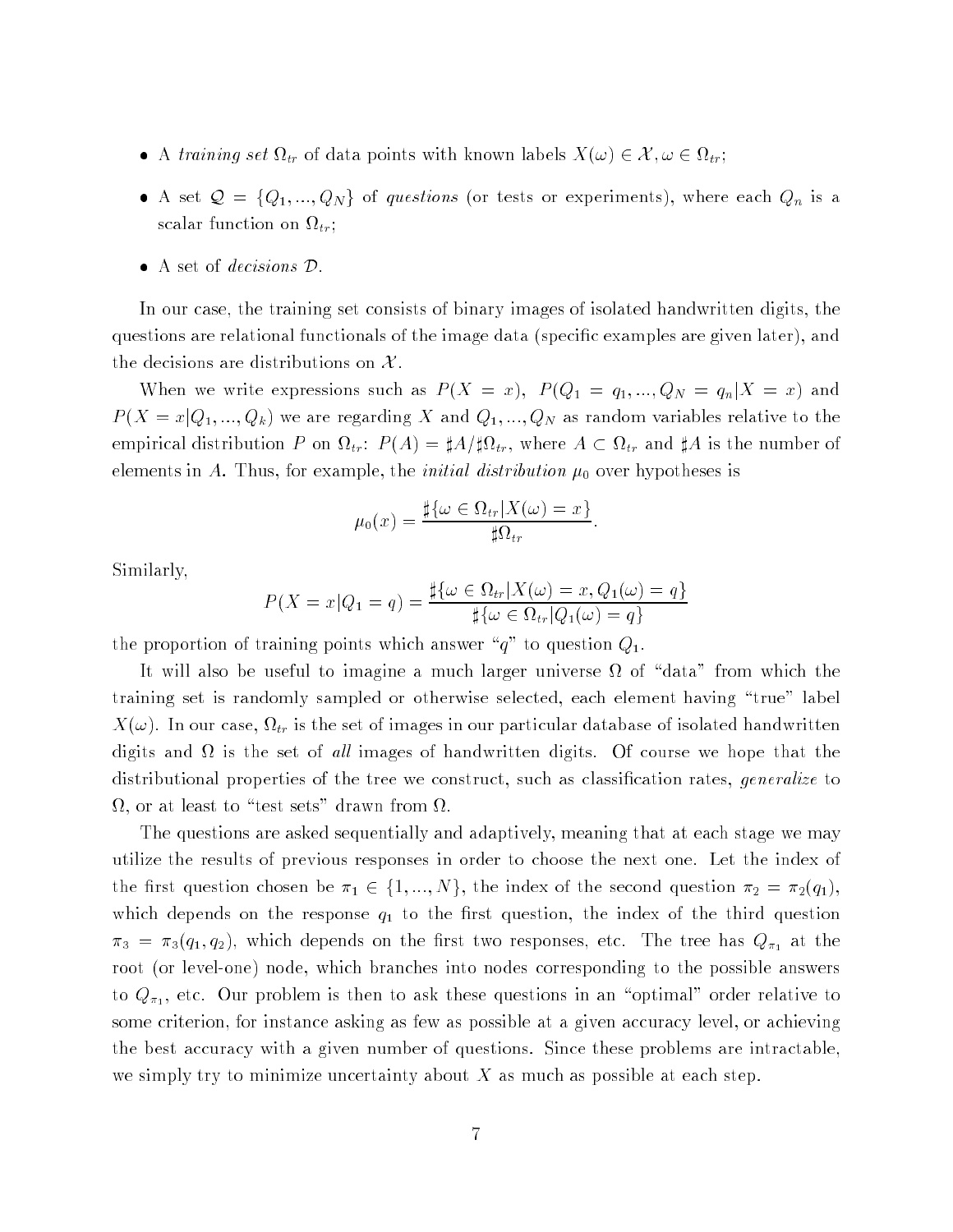Therefore,

$$
\pi_1 = \arg\min_{1 \le n \le N} H(X|Q_n).
$$

In other words, we choose 1 to minimize the expected amount of uncertainty about <sup>X</sup> given the answer to a  $\Lambda$ 1) , which is the same as maximizing the same as  $\Omega$  and as maximizing in it. suppose the first k levels have been made, and we are at some level  $k + 1$  node,  $k \ge 1$ . Let  $\mathbb{P}^n$  = fQ1;  $\mathbb{P}^n$ ;  $\mathbb{P}^n$  and  $\mathbb{P}^n$  in the set of the set of the set of the set of the set of the set of the set of the set of the set of the set of the set of the set of the set of the set of the set first k questions along the branch we are on. These data points are "sitting" at the current node under construction and will be used to determine the next split. Again, we choose the question which minimizes the expected uncertainty, but now under the \current" posterior  $P(\cdot|B_k):$ 

$$
\pi_{k+1}(q_1, ..., q_k) = \arg \min_{1 \le n \le N} H(X|B_k, Q_n)
$$
  
= 
$$
\arg \min_{1 \le n \le N} \sum_{q \in \{0,1\}} P(Q_n = q|B_k) H(X|B_k, Q_n = q).
$$

Under the empirical distribution, this means choosing  $n$  to minimize:

$$
- \sum_{q \in \{0,1\}} \frac{\sharp(\{Q_n = q\} \cap B_k)}{\sharp B_k} \sum_{x \in \mathcal{X}} \frac{\sharp(\{X = x, Q_n = q\} \cap B_k)}{\sharp(\{Q_n = q\} \cap B_k)} \log_2 \frac{\sharp(\{X = x, Q_n = q\} \cap B_k)}{\sharp(\{Q_n = q\} \cap B_k)}
$$

where for a finite  $\alpha$  is the function of finite form  $\alpha$  and  $\alpha$  and similar for finite for finite for  $\alpha$ 

We stop asking questions when one of the hypotheses becomes overwhelmingly likely. This is equivalent to stopping as soon as the entropy of the posterior distribution  $P(\cdot|B_k)$ falls below a threshold. Such a node is declared to be "terminal," and labeled by one of the decisions  $u \in \nu$ . If  $\nu = \alpha$ , i.e., if we make a guess  $\alpha$  about the true hypothesis at each terminal node, then each label will be associated with many terminal nodes, and following such a terminal node back to the root will produce one sequence of observations for which  $X = x$ . For each x, the totality of such sequences determines a region of observation space - the event  $\{\hat{X} = x\}.$ 

#### 4Relational Trees

#### 4.1 Euclidean vs. Relational Framework

In the standard applications of the above construction above  $([6], [40]), [21]$ ) there is a "feature vector  $\mathcal{I}(t_1,t_2)$  and  $\mathcal{M}(t_1,t_2)$  are contrary the societies with each dimension associated with  $\mathcal{I}(t_1,t_2)$  and a set of questions is based on this vector. (In some cases the feature vector is categorical, e.g.,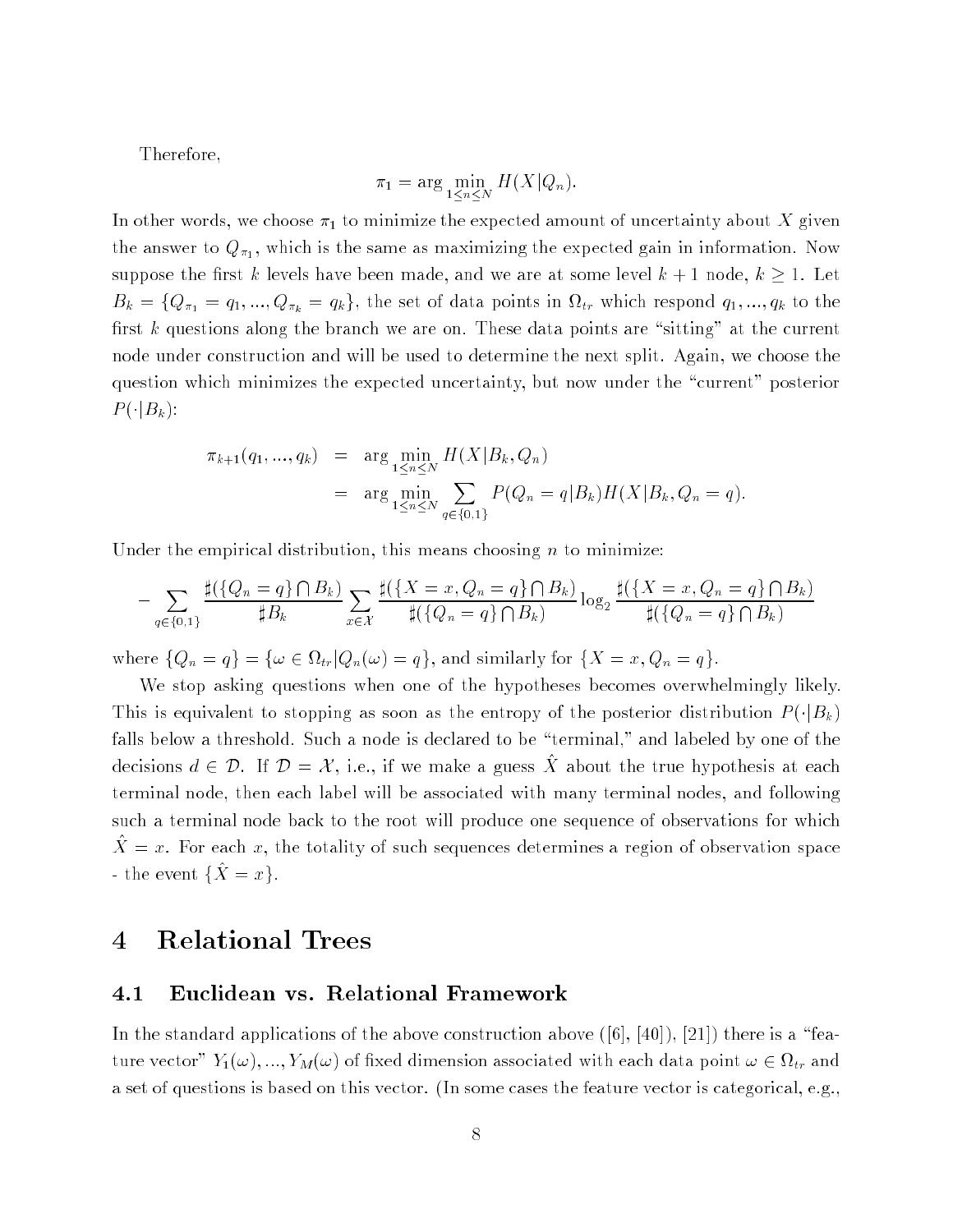in machine learning.) Often, the questions are of the form  $Q_n(\omega) = I_{A_n}(Y_1(\omega),...,Y_M(\omega))$ where  $A_n$  is a linear subspace of feature space and  $I_{A_n}$  is the indicator function. For example, in CART, the questions involve halfplanes, i.e., each question is of the form "Is  $Y_n(\omega) < c$  ?" for some particular coordinate n and cutpoint c. Other examples involve linear combinations of the feature variables. In general all the questions can be asked at a given node. Many methods have been proposed for deciding when to stop splitting nodes, i.e., declare nodes to be terminal. For example, rather long trees may be grown and then pruned back. Generally the terminal nodes are assigned one of the possible classications and it is well-known that good performance on the training set may not be reflected in results on test data. See  $[6]$ .

It is possible, but awkward, to express our questions in such a framework. Perhaps the easiest way is the following. Recall that our data representation is based on a labeled graph, and our questions concern the existence of subgraphs. Now index a binary feature vector by 3-tuples from the set

fvertex labelsg fimage locationsg frelationsg:

If j is one of these 3-tuples, the corresponding feature,  $Y_j$ , assumes the value 1 if the indicated relation holds between the indicated vertex labels (landmarks) at the indicated locations, and  $Y_j = 0$  otherwise. The subgraph questions are then of the form  $Q_n = I_{A_n}(Y_1, ..., Y_M)$  where M is the size of the index set (very large) and  $A_n$  is, in general, an extremely complicated subset of  $\{0,1\}$ , partly because the questions involve matching *generic* subgraphs which involve landmarks and relations but no locations. Clearly, this representation is unnatural. Hence we view our approach as inherently relational and non-Euclidean.

Let  $\mathcal L$  and  $\mathcal R$  denote, respectively, the set of possible vertex and edge labels. These will be made precise momentarily. The corresponding set of generic labeled (or attributed) graphs is denoted G; thus each  $g \in \mathcal{G}$  consists of a set of vertices  $\{v_1, ..., v_k\}$  with  $v_i \in \mathcal{L}$  and a set of ordered edges  $\{R(i_s, j_s)\}, R(i_s, j_s) \in \mathcal{R}, 1 \le i_s, j_s \le k, s = 1, ..., S.$ 

There is a question  $Q_g$  for every labeled graph  $g \in \mathcal{G}$ . The answers are  $Q_g(\omega) = 1$  if g is a subgraph of  $G(\omega)$  and  $Q_g(\omega) = 0$  otherwise. In other words, we are asking whether or not the "configuration" g appears in the image  $\omega$ . In principle, once  $\mathcal L$  and  $\mathcal R$  are specified, one could attempt to build trees exactly as above. But this would obviously not be computationally feasible since the set of possible questions is too large and checking subgraph isomorphism is too intensive.

The basic idea is to severely restrict the set of allowable questions at each junction. The restricted set depends on  $B_k$ . The entropy minimization problem is then highly constrained. We shall explain how this is accomplished after defining  $\mathcal{G}$ .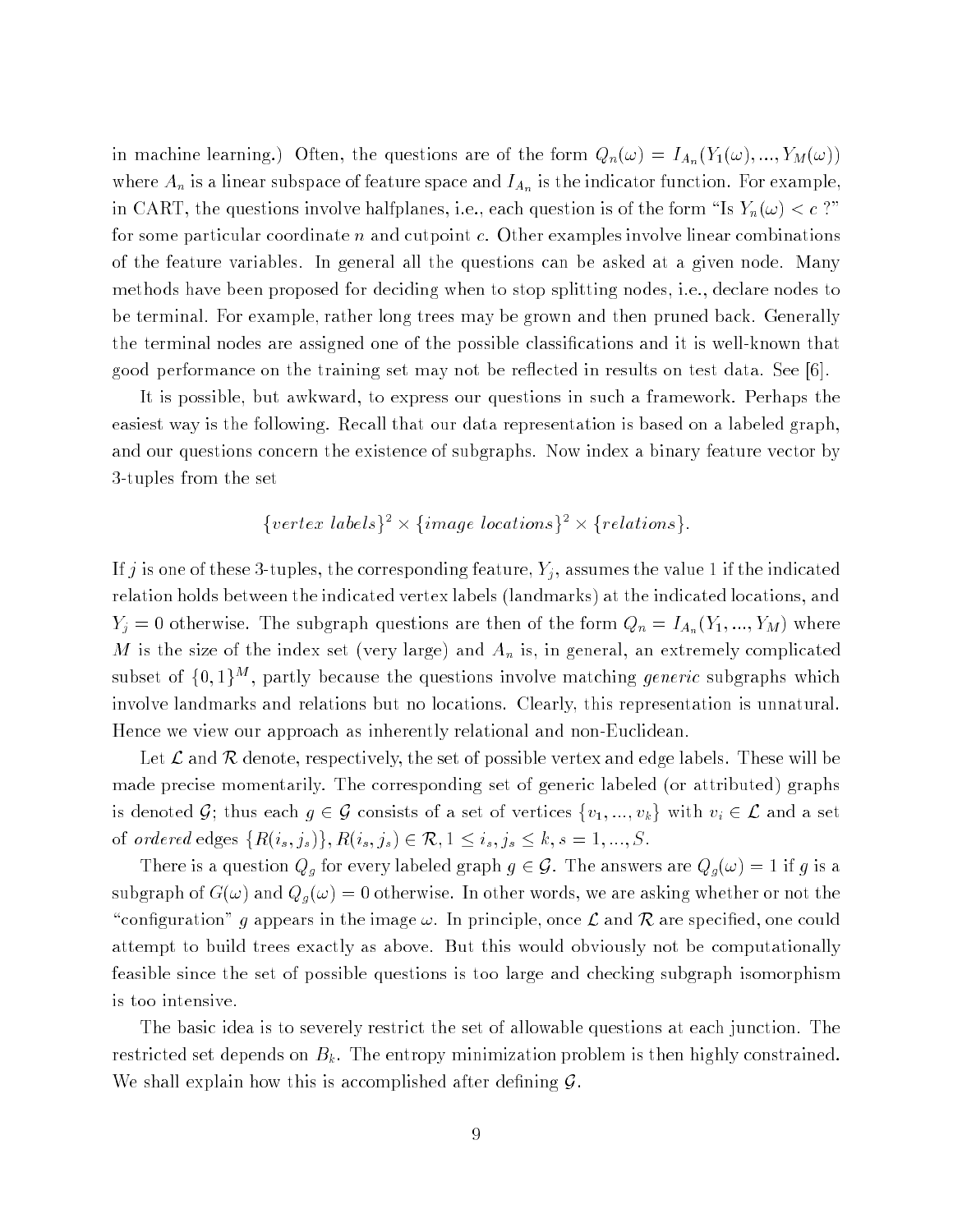### 4.2 Landmarks

The possible vertex labels are defined based on the eight masks. Recall that our data points are binary images, say dark digits on a white background. (We will indicate how to accommodate grey levels in  $\S6.1$ .) In the masks, the 1's represent digit pixels, the 0's represent background pixels and the 2's could be either digit or background. Loosely speaking, the masks are designed to detect locations where the tangents to ob ject boundaries lie in one of four possible directions: north-south, east-west, northeast- southwest, and northwestsoutheast. Four of the masks are shown below. The other four result from switching the 0's and 1's, i.e., switching the ob ject-background orientation.

$$
\begin{pmatrix} 0 & 0 & 2 & 1 & 1 \\ 0 & 0 & 2 & 1 & 1 \\ 0 & 0 & 2 & 1 & 1 \\ 0 & 0 & 2 & 1 & 1 \\ 0 & 0 & 2 & 1 & 1 \end{pmatrix} \begin{pmatrix} 2 & 2 & 1 & 1 & 2 & 2 \\ 2 & 2 & 1 & 1 & 1 & 2 \\ 0 & 0 & 2 & 1 & 1 & 1 \\ 0 & 0 & 0 & 2 & 1 & 1 \\ 2 & 0 & 0 & 0 & 2 & 2 \\ 2 & 2 & 0 & 0 & 2 & 2 \end{pmatrix} \begin{pmatrix} 1 & 1 & 1 & 1 & 1 \\ 1 & 1 & 1 & 1 & 1 \\ 2 & 2 & 2 & 2 & 2 \\ 0 & 0 & 0 & 0 & 0 \\ 0 & 0 & 0 & 0 & 0 \end{pmatrix} \begin{pmatrix} 2 & 2 & 1 & 1 & 2 & 2 \\ 2 & 1 & 1 & 1 & 2 & 2 \\ 1 & 1 & 1 & 2 & 0 & 0 \\ 1 & 1 & 1 & 2 & 0 & 0 \\ 2 & 2 & 0 & 0 & 0 & 2 \\ 2 & 2 & 0 & 0 & 0 & 2 \end{pmatrix}
$$

Figure 1: The first four masks used to identify landmarks

Clearly this is a very primitive set of masks; plenty of additional possibilities (e.g., including more directions) could be tried.

There are sixteen vertex labels corresponding to sixteen landmark types,  $L_1, ..., L_{16}$ . A pixel  $u$  is lighted as an instance of one of the first eight landmarks if there is a perfect match between the corresponding mask and image data when the mask is centered at  $u$ . The second group of landmarks is a "robust" version of the first group. Occurrence of one of these means the same as above, except that there needn't be a perfect match; specifically, the number of matching zeros and the number of matching ones must both exceed some threshold. In Figure 2 we show an image together with all the instances of landmarks L4 and L12.



Figure 2: Instances of landmarks 4 and 12.

These landmarks are very crude and do not represent distinguishing or complex properties of ob ject boundaries. In general, many (sometimes all) of the sixteen landmarks occur at least somewhere in every image and there is consequently very little information in mere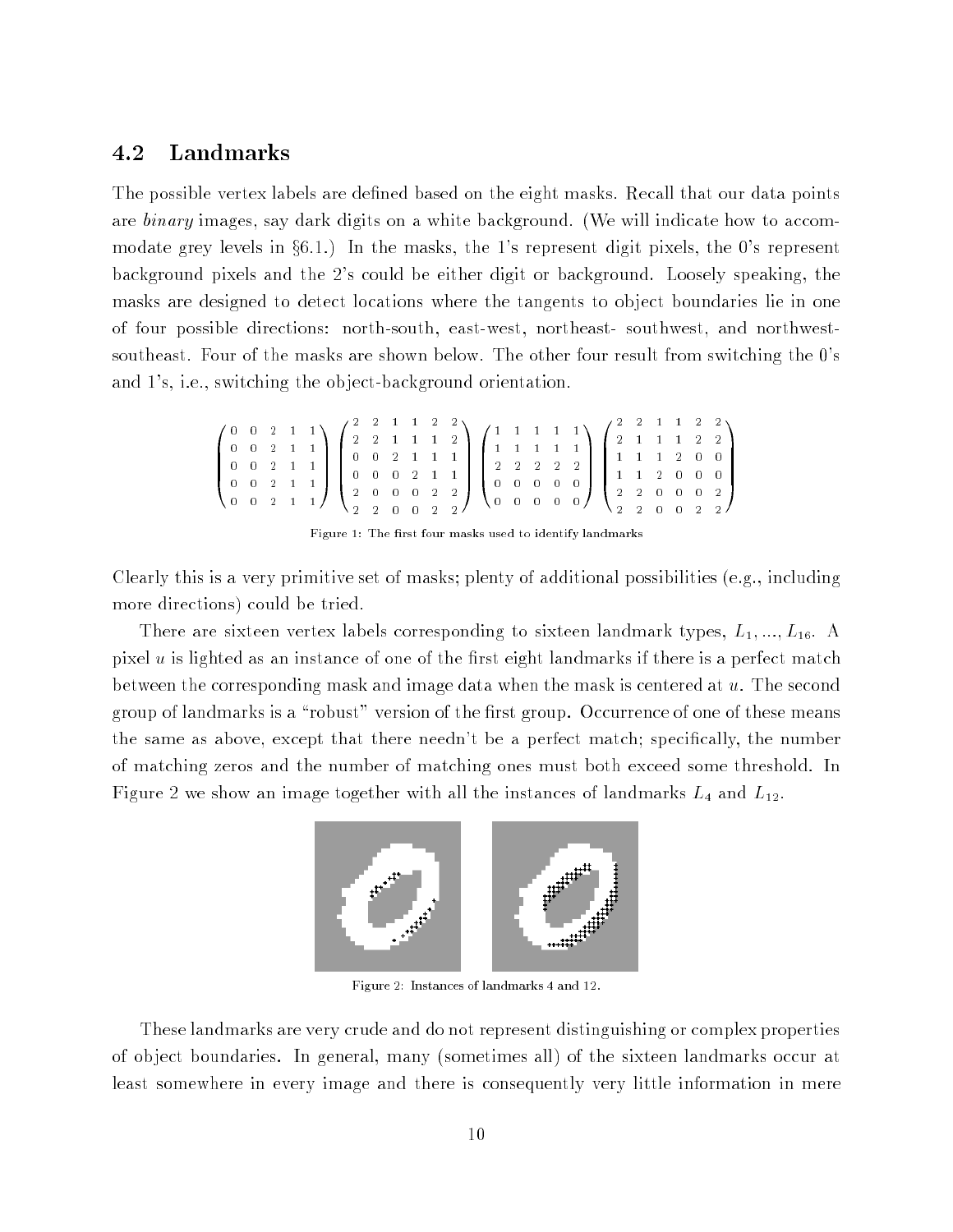existence. On the other hand, there is no sub-classication problem: the occurrence or non-occurrence of a landmark at an image location is unambiguous.

In order to simplify the book-keeping involved in storing instances edges, we have clustered the instances of individual landmarks. All the pixels in disjoint blocks which light up for a given landmark are represented by one pixel at the center of mass. In Figure 3 we show the locations of the landmarks in Figure 2 after clustering.



Figure 3: Instances of landmarks 4 and 12 after clustering.

Finally, there is one more landmark,  $L_0$ , which is the "OR landmark" and occurs at pixel u if any of the sixteen others occur there. It is informative to know where there is stroke and where there is background.

#### 4.3 Relations.

Basically, the edge labels are the eight oriented relationships "south," "southeast," "east," etc., with each interpreted at three \tolerances," yielding twenty-four possible binary relations. We abbreviate these as  $\mathcal{R} = \{S_1, S_2, S_3, SE_1, SE_2, SE_3, ...\}$ . The precise definition depends on the orientation of the vector between two landmarks locations.

Note: We shall describe the set-up in an absolute coordinate system. In order to achieve rotation invariance, it is necessary to use internal coordinates based on relative vertex locations. For simplicity we shall omit the details.

An edge  $R \in \mathcal{R}$  exists between an instance of landmark  $L_i$  at location  $u = (u_1, u_2)$  and an instance of landmark  $L_j$  at location  $w = (w_1, w_2)$  if the vector  $V = (w_1 - u_1, w_2 - u_2)$  lies in a polar wedge associated with R. The three tolerances are  $\pm \pi/4$ ,  $\pm \pi/8$  and  $\pm \pi/16$ . Thus, for example, there is an edge of type S1 if the angle between the vectors <sup>V</sup> and (0; 1) falls in  $(-\pi/4, \pi/4)$  (i.e.,  $L_j$  is roughly "below"  $L_i$ ); of type  $S_2$  if this angle falls in  $(-\pi/8, \pi/8)$ ; and of type S3 if it falls in (=16) (i.e., Lies) (i.e., Lies almost directly south of Li). Notice that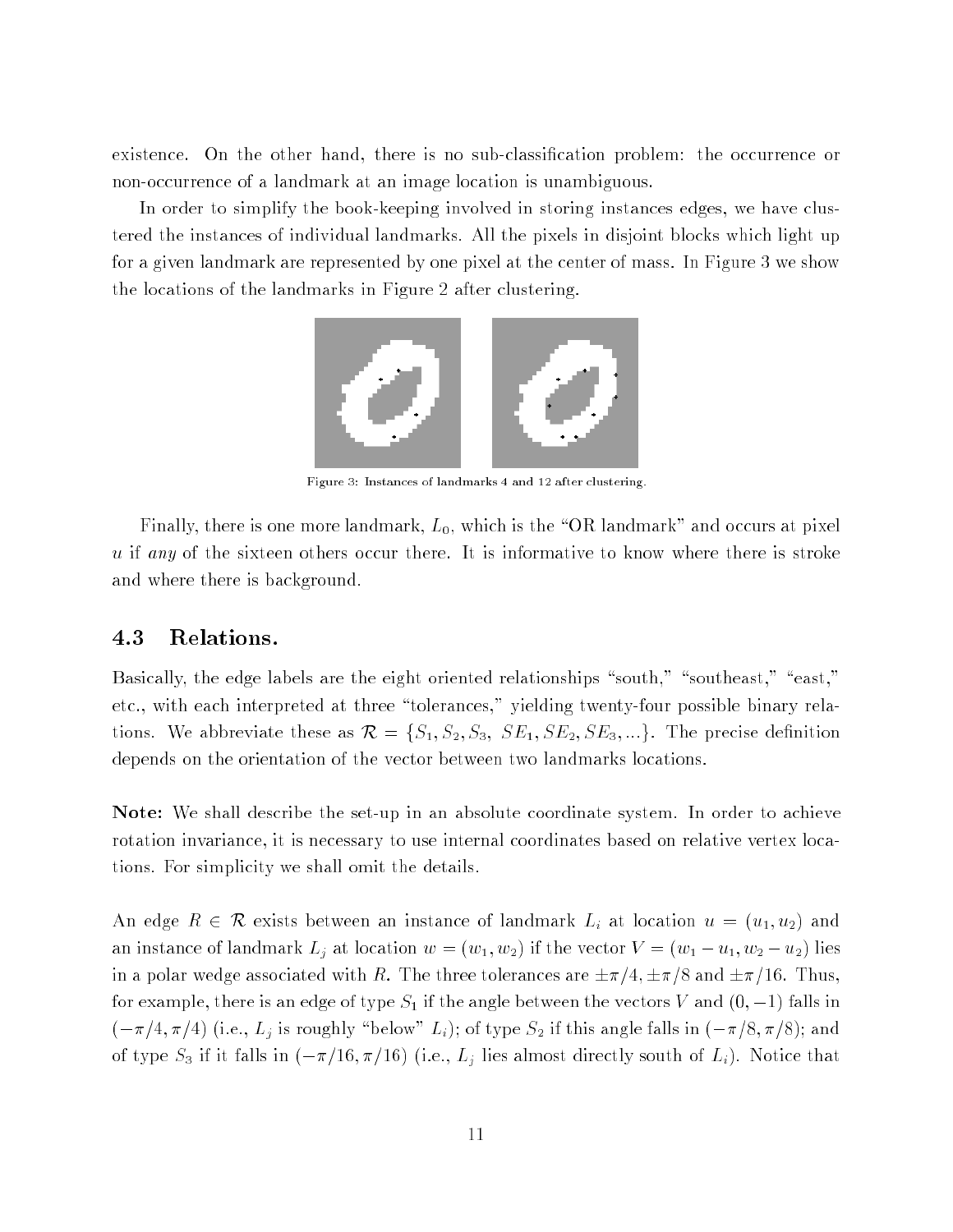two landmarks may be linked by several distinct edge types, and that edges exist between every pair of landmarks.

The graph  $G(\omega)$  assigned to an image  $\omega$  is the one determined by all (clustered) landmark locations and  $all$  existing relations. The amount of information extracted with these ingredients is immense. Moreover, one can also consider ternary relations (involving the triangle formed by three landmark locations) and relations between relations, such as parallel,  $\infty$ -linear, etc., ("perceptual groupings"- [34]). We have only considered binary relations. Notice that any graph  $g \in \mathcal{G}$  may have many "instances" in  $\omega$ , i.e., there may be many copies of g in  $G(\omega)$ ; see Figure 4.

#### 4.4 Growth Constraints

The pool of questions available at the top node of the tree ask whether a specific relation exists between two specific types of landmarks. (This is the minimal configuration with any discriminatory power.) In other words, the first question is  $Q_{\pi_1}$  where  $\pi_1$  is a graph with two vertices and one edge, hence of the form (ii  $\mathbb{Z}^2$  =  $\mathbb{Z}^2$ ) where ReV  $\in$  Ar. If  $\mathbb{Z}^2$   $\mathbb{Z}^2$ choose again from such graphs. If  $Q_{\pi_1} = 1$ , there are one or more instances of the pending graph,  $\pi_1$ . In principle all these instances should be stored and any future question should be answered for every instance. (In practice, however, we maintain a limit on the number of kept instances, a form of pruning.) We now choose choose  $\pi_2(1)$  from among extensions of 1 to connected graphs with either: (i) Two vertices and two edges, or (ii) Three vertices and two edges.

In general terms, let t be a level  $k + 1$  node and let  $\mathcal{G}_t$  be the set of allowed choices. The graphs at the ancestor nodes are  $\pi_j$ ,  $j = 1, ..., k$ ; the one with the largest index j with  $\mathcal{L}_{\mathcal{U}}$  and  $\mathcal{U}$  is the permutation of  $\mathcal{U}$  and  $\mathcal{U}$  are largest constructed graph. Any  $g \in \mathcal{Y}_l$  must expand <sup>j</sup>  $g_{\pi_i}$  by either (i) one edge or (ii) one vertex and one edge involving this vertex. In this way, the pending graph grows slowly and remains connected. In practice, these constraints reduce the search to several hundred questions. In Figure 4 we show two instances of one graph g found in in an image of an  $\degree 8"$ , the same graph found in an image of a  $\degree 2"$ , together with the description of the labels of this specic pending graph.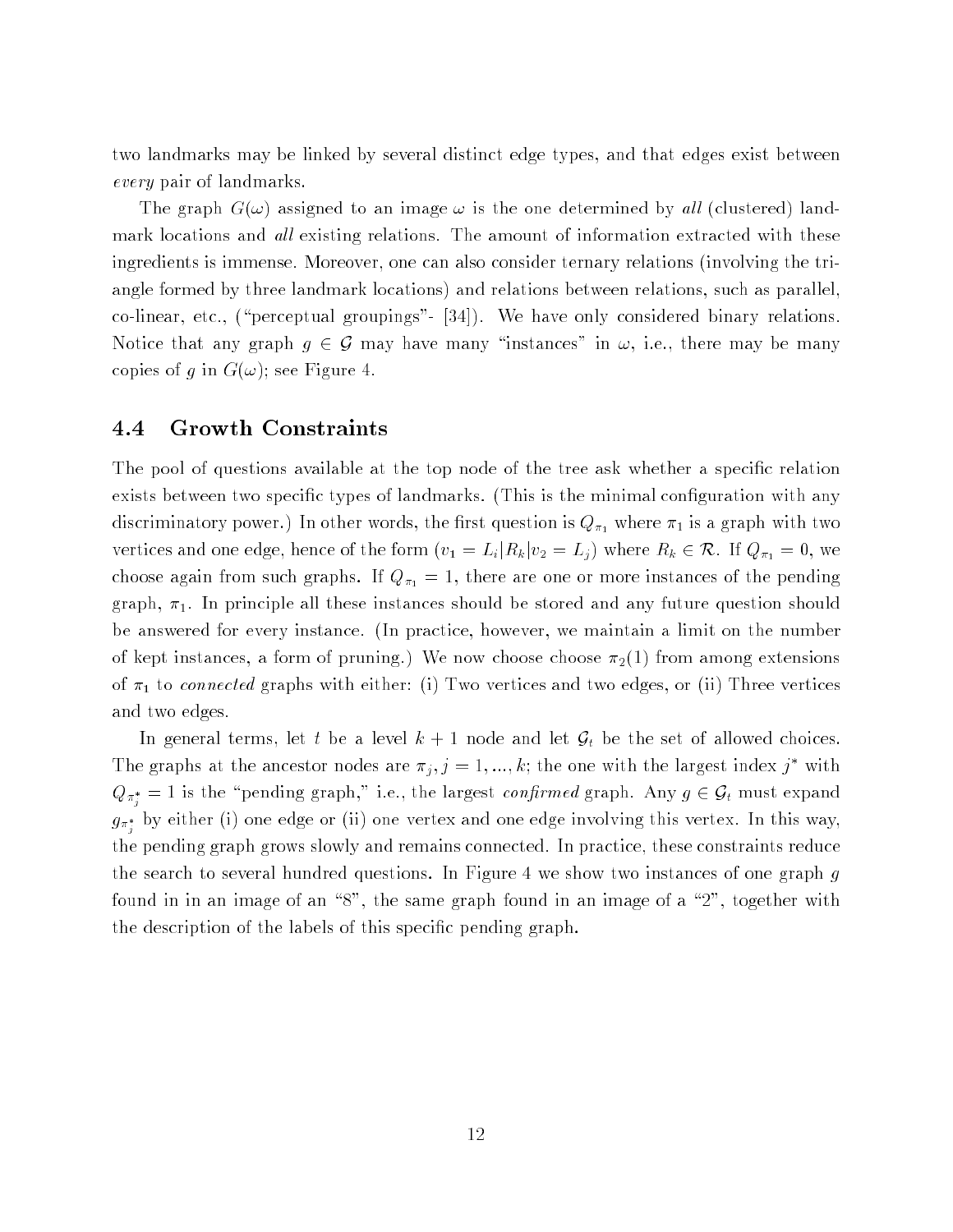

Figure 4: Two instances of a graph found in an 8, and one instance found in a 2. The labeled vertices and edges are:  $(v_1 = L_7 | NE_1| v_2 = L_1_6), (v_1 = L_7 | N_1| v_3 = L_4), (v_3 = L_4 | NW_2| v_4 = L_2), (v_4 = L_2 | NE_1| v_5 = L_1_0), (v_4 = L_2 | S_1| v_6 = L_5).$ 

NOTE: Some degree of connectivity is crucial for performance. For example, if the pending graph consists entirely of disconnected subgraphs of size two (e.g., if the procedure at the root node is repeated at every node) then the results are relatively poor. It is the gradual accumulation of relationships among a growing, but relatively small, number of landmarks that provides discriminating power.

#### 4.5 Generalization

Obviously performance and other attributes of the system depend on the size and choice of the training set. We do not know how performance is already the size of  $\eta$  sizes  $\eta$ have not done systematic experiments (such as those in [44]) with the database we have (see  $\S 8$ ), let alone with very large ones.

Another issue is the extent of performance deterioration from training to test data. This will be pronounced *unless* the trees are very shallow, so that every question is chosen based on a population of data points sufficiently large that the same question would be chosen for any other large sample of data points with the same "history." In this case, the performance of the individual classifiers is generally mediocre, unless, of course, the training set is extremely large, in which case the trees can be both general and deep. One alternative is to construct trees with one training set and then enrich them (i.e., update the counts) with considerably more data. In this case the performance fall-off is largely eliminated. A closely related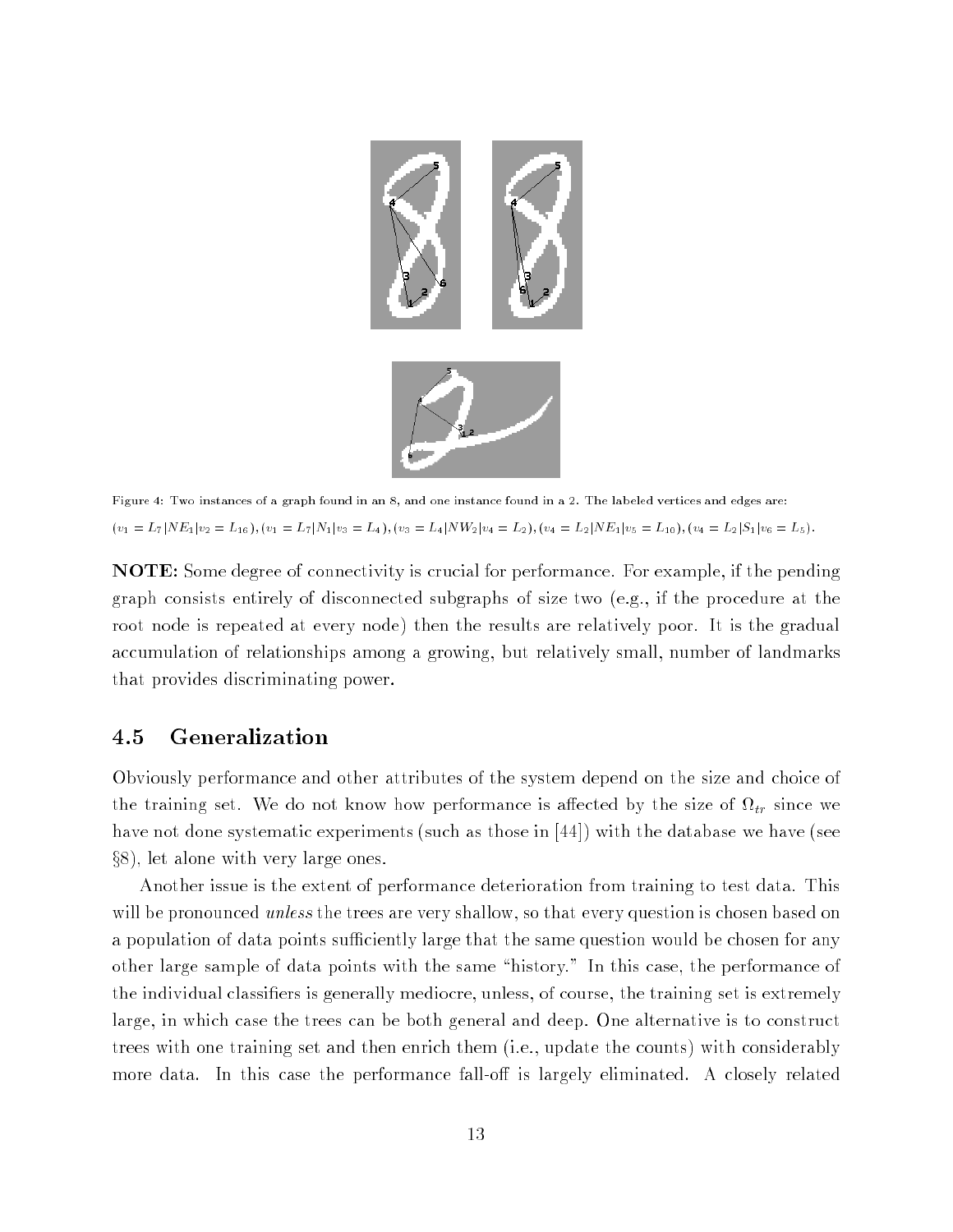issue is the extent to which equally-sized training sets might yield different classifiers, i.e., the problem of "over-dedication." (See the discussion in  $[17]$  about the "bias-variance" dilemma.)

suppose a tree is constructed and constructed the support on a second control point  $\epsilon$  . Thus, we define a probability distribution  $\mu(\omega) = {\mu(x, \omega), x \in \mathcal{X}}$  where

$$
\mu(x,\omega) = \frac{\sharp\Omega(x,\omega)}{\sharp\Omega(\omega)}
$$

Here (!) is the portion of the training set which lands in the same terminal node of the tree as does as does as a form in the set of points in the set of points in the set of the set  $\mu$  as as a distribution valued random value and valued on the style on the style matter of  $\mu$  at the style on the state of the state of the state of the state of the state of the state of the state of the state of the state of the v on the classes,  $P(X = x | \mu = \nu) = \nu(x)$ . In other words, given we are in the set of data points which land in any terminal node with distribution  $\nu$ , the conditional probability under  $\mathcal P$  that the label is  $\mathcal P$  is  $\mathcal P$  is a still the tree, and another, and  $\mathcal P$  is a stronger set  $\mathcal P$  , and  $\mathcal P$ random distribution on , and one may ask whether the resulting conditional distribution of X given  $\mu$  is still  $\mu$  itself, i.e., whether  $\mu(\omega)$  still represents the correct posterior distribution on the labels of data points, but now across the larger domain, most of which may not have been used in the construction of the tree. If this property remains valid than indeed the tree  $\gamma$  . The transition of the transition of  $\alpha$ 

Again, shallow trees are more general than deep ones, and questions made with relatively few data points will tend to be over-dedicated to the training set, resulting in distributions which can be significantly different from those obtained by enrichment.

#### 4.6 Progressive Learning

We therefore consider a two-step learning procedure consisting of (i) initial construction and (ii) enrichment and deepening. In the first step we are building the basic classifier and obtaining an initial estimate of the "parameters," namely the weights at the terminal nodes. In the second step we are updating our estimates based on new data, and enlarging the tree by splitting some terminal nodes. Each new (classied) data point adds one count (to each tree). The procedure is computationally efficient since the initial construction is based on very "conservative" stopping rules and hence can be accomplished with moderately-sized training sets.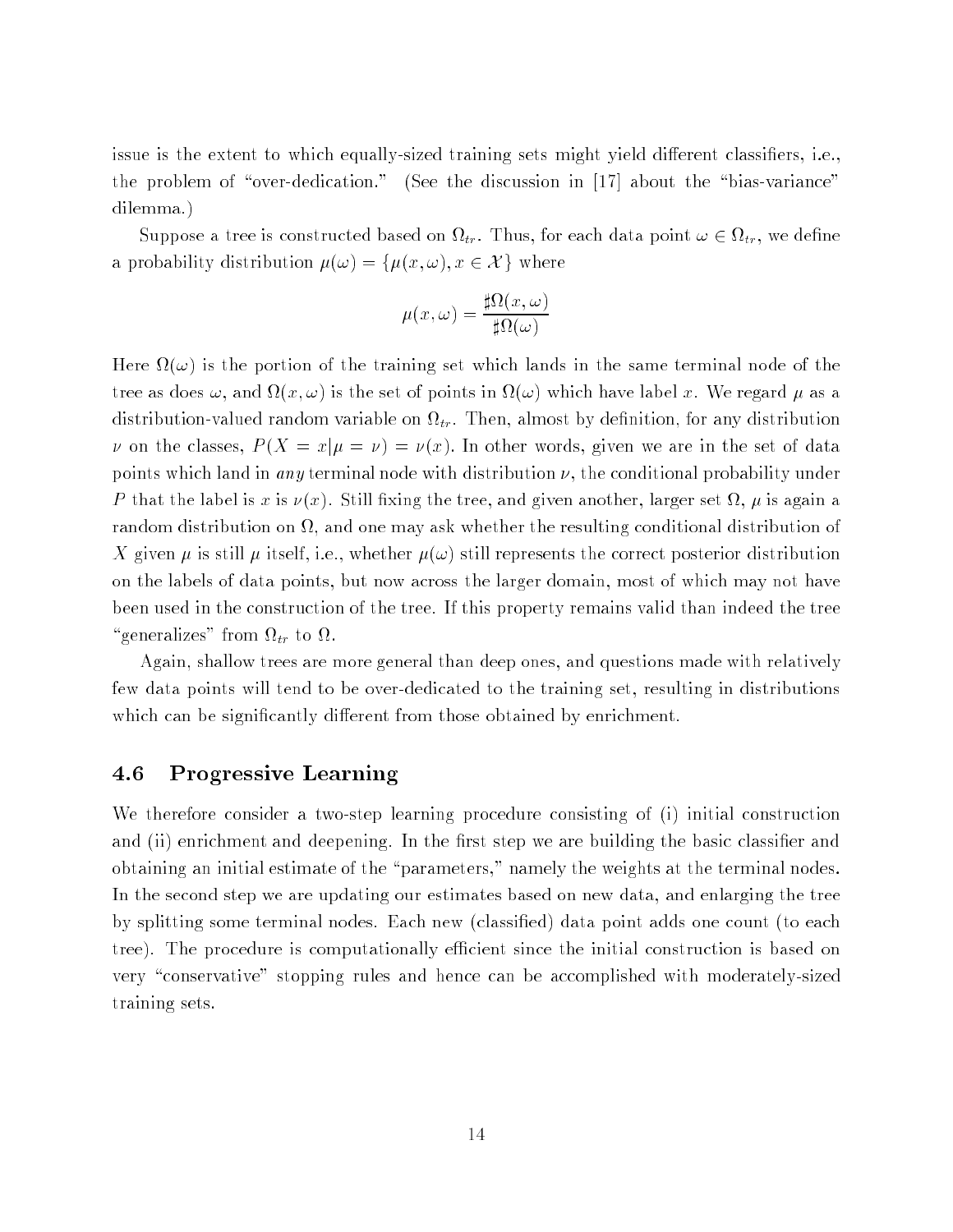### 4.7 On-Line Execution

The training (=tree construction) may be intensive, but the on-line recognition is extremely simple: we need only execute the strategy, i.e., follow the instructions. There is no on-line optimization. Moreover, since we traverse exactly one path of the tree it doesn't matter how many different questions are represented in the entire tree: we must only ask the those encountered on the path dictated by the data.

If the classification is based on a single tree then the obvious decision rule is to classify a terminal node by the mode of the (empirical) distribution  $\mu(\omega)$  - that class which has the most representatives at that node. The performance of this classier was not satisfactory (see  $\S 8.6$ ), which led us to consider multiple trees.

#### 5Multiple Trees

The idea of using multiple decision trees is relatively new although it appears to be quickly gaining popularity. Some authors have suggested using multiple "pruned" or "shrunken" subtrees of one single decision tree  $(10)$ . Others have created mutiple decision trees through interaction with the user  $([30])$ . A very recent idea is to use mutiple "decision stumps", namely depth two trees; see [39]. In [7], multiple trees are created by generating bootstrap replicates of the learning set and creating a decision tree for each such replicate. Most of these papers are dealing with relatively small data sets, fixed size feature vectors, and questions or splits of the single coordinate type. All accounts of multiple trees point to an increase in performance and stability of the classifier.

In our context the data sets are very large and the family of allowable relational questions is immense. This suggests yet another mechanism for generating multiple trees: choosing a random subset of the allowable questions at each node and selecting the best question from this subset. This is an automatic procedure which appears to promote "orthogonality" among the trees. It should be emphasized that this is not a procedure which simply picks a question at random at each node, thereby generating completely random trees, as suggested in Mingers ([36]) and criticized in Buntine and Niblett ([8]).

Our procedure is the following.

- Start with a training set tr of modest size and separately create many trees of modest depth;
- Promote \orthogonality" among the trees by generating a small random subset from the pool of questions at every node and choosing from that subset the question with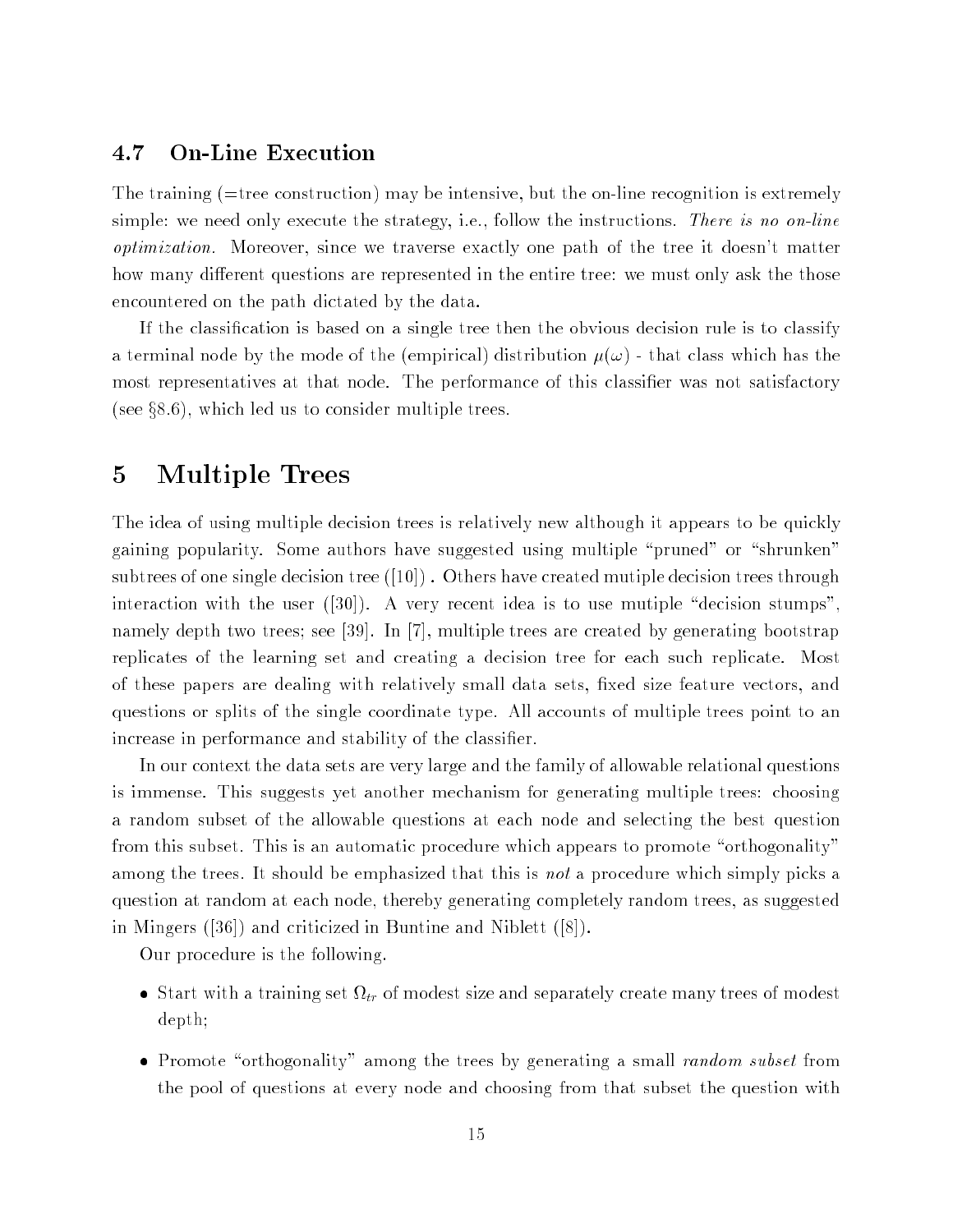most information gain ;

- Declare nodes to be terminal when the number of data points falls below a threshold, the node is sufficiently "pure," or a maximum depth is reached;
- Label extensive terminal nodes by the most density  $\alpha$  and  $\alpha$  counts from  $\alpha$
- Enrich the terminal nodes with any additional training data by updating the counts, occasionally expanding nodes when there is enough data and uncertainty to warrant a new question;
- Classify using the mode of the aggregate distribution.

We have chosen to make the trees individually, using the same or separate protocols for each tree. In particular, the questions chosen at the nodes of tree  $j$  have no impact on those chosen for tree l. Consequently, the trees are constructed one at a time, without reference to those already built, and following a protocol which incorporates the constraints on graphgrowing described in  $\S 4.4$  as well as random sub-sampling of the questions meeting those constraints; an example will be given in  $\S 8$ . (In principle, all the trees could be constructed in parallel.) For each sampled question, the resulting average empirical entropy over the classes is computed and the question is chosen for which this is smallest, as described in  $\S 3$ .

Another possibility is to construct the trees simultaneously, in an interdependent fashion, where the criterion itself for selecting a question in any one tree will depend on the partial construction of all other trees. For example, one might build all the trees to depth one, then all to depth two, etc., or randomly select any (current) terminal node for splitting, allowing the trees to grow at different rates. The entropy criterion would be replaced by one which takes into account the *overall* system performance based on the pending terminal distributions. One example would be the overall misclassification rate. Another is the sum over all training points of the aggregate mass (see  $\S5.3$  below) placed on the label of the training point. Experiments in this domain are still preliminary.

#### 5.2 Orthogonality

Conditional on  $X$ , suppose the trees were actually independent as random variables on a suitably large space of images ; then if each tree individually had any discriminating power,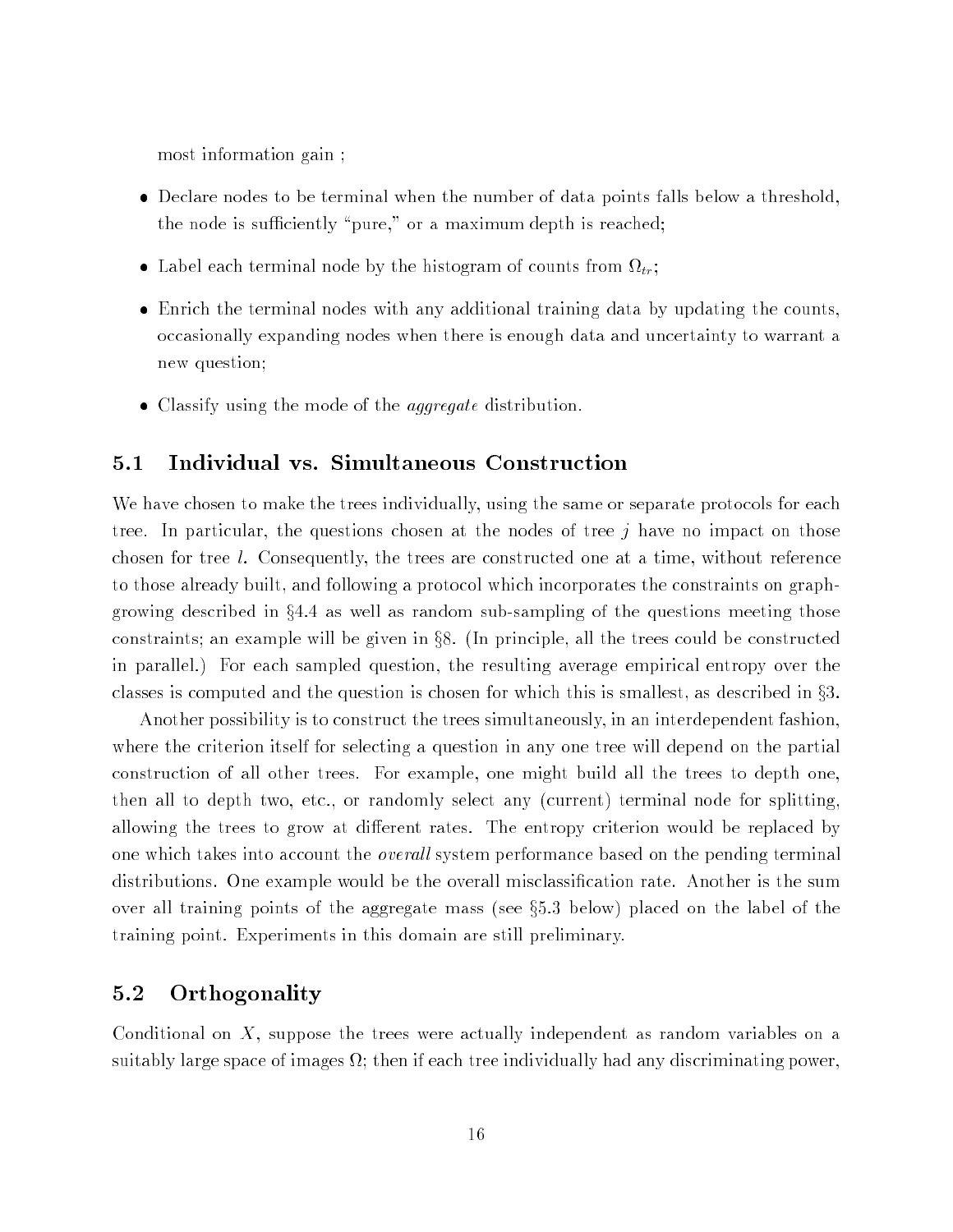the overall performance could be made arbitrarily high. Obviously this is not possible and the trees are in fact quite dependent, even conditionally given  $X$ .

Our approach is not based on assessing statistical independence with an appropriate stochastic framework. Instead, we simply try to make the trees as "different" as possible by trying to avoid asking the same questions in comparable situations (similar node histograms) from tree to tree.

We have experimented with several alternatives; the one which seems to give the best results is to use random sub-sampling of the questions. Suppose we are at a (current) terminal node t and let  $\mathcal{G}_t$  be the set of graphs we are allowed to consider (§4.4). The corresponding set of possible questions is  $\mathcal{Q}_t = \{Q_g | g \in \mathcal{G}_t\}$ , the number of which depends on the depth of node  $t$  (more specifically the number of "yes" answers in the node history) because the question are tied to existing vertices in the pending graph; the more existing vertices the more possible questions. We randomly select a fixed percentage of the questions in  $\mathcal{Q}_t$ , for example one to ten percent, and choose from among these the one with highest information gain. Invariably, the discriminating power of each individual tree is reduced. This is to be expected since there is necessarily a *smaller* reduction in entropy at each node than would be the case if all the allowable questions were permitted to actually be used. However, the aggregate performance of the family of trees can be substantially improved.

### 5.3 Aggregating Results

The classication is the classication in the computer of the test of the test test for the set  $\sim$  test, set  $\{000\}$ each  $\alpha$  2  $\alpha$  (2) is dropped down each tree, yielding distributions  $\mu_1$  (w );  $\mu_1$  (w );  $\alpha$  , and  $\alpha$ over these we obtain the aggregate distribution:

$$
\bar{\mu}(x,\omega) = \frac{1}{K} \sum_{k=1}^{K} \mu_k(x,\omega), \ x \in \mathcal{X}
$$

The estimated label is then

$$
\hat{X}(\omega) = \arg\max_{x \in \mathcal{X}} \bar{\mu}(x, \omega).
$$

the classication rate (at zero percent rejection) is the proportion of points in the points  $\alpha$  $\Lambda(\omega) = \Lambda(\omega).$ 

Various criteria can be used to measure the confidence in the classification. For example If the ratio of the weight  $\mu(X(\omega), \omega)$  of the largest class to that of the second largest class exceeds some threshold, then the classication is accepted; otherwise it is discarded and the data point is considered to be unclassified. In  $\S 8$  we will report some typical values for zero percent rejection and about six percent rejection.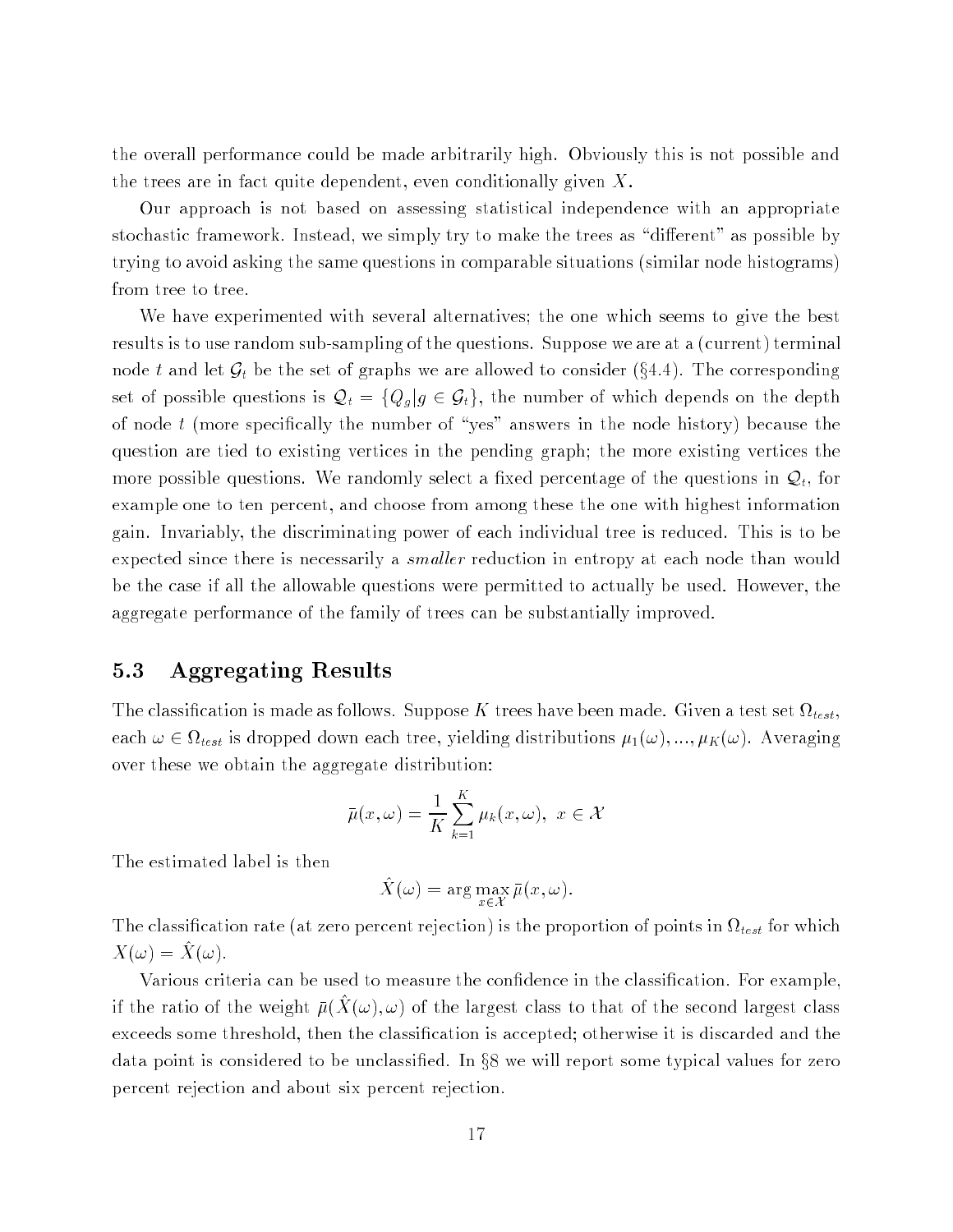### 5.4 Robustness

One additional advantage of using multiple trees is the insensitivity to changes in the protocol for individual tree construction. Making what appear to be relatively major changes in various "parameters," such as stopping criteria, sampling schemes, landmark masks, and splitting criteria, has virtually no effect on the overall classification rate.

#### Invariance 6

Our experiments concern the classification of handwritten digits based on high resolution binary images. We believe the strategy could be adapted to other visual recognition problems. Any truly generic and extendible strategy must accommodate a wide range of imaging scenarios, including variations in shape, pose, and lightning, and the presence of clutter, occlusion, and noise.

#### $6.1$ Data Distortion

We refer to transformations of the raw image data, due, for example, to changes in lighting, and to other distortions caused by image noise, blur, occlusion, etc. Due to our high quality data, these issues have not been seriously addressed. Still, the image attributes we utilize are local and elementary, basically just locations of oriented boundaries; the masks are designed to accommodate considerable variation in boundary presentation and appear to be stable against various forms of "binary noise." Extensions to grey-level images should therefore be possible by replacing the matched filters with relational masks depending only on *relative* brightness, i.e., comparisons.

Finally, the use of multiple trees provides a natural mechanism for dealing with occlusion and clutter. In fact, we have done some preliminary experiments in which trees are constructed based on differing portions of the image data, for instance using only half the image (top, left, etc.). The results are encouraging.

#### 6.2 Shape Variation

By construction, the questions are deformation-invariant, in the sense that the responses are invariant to "rubber sheet" transformations, at least those which preserve the essence of the shape, i.e., keep a  $4"$  looking like a  $4"$ .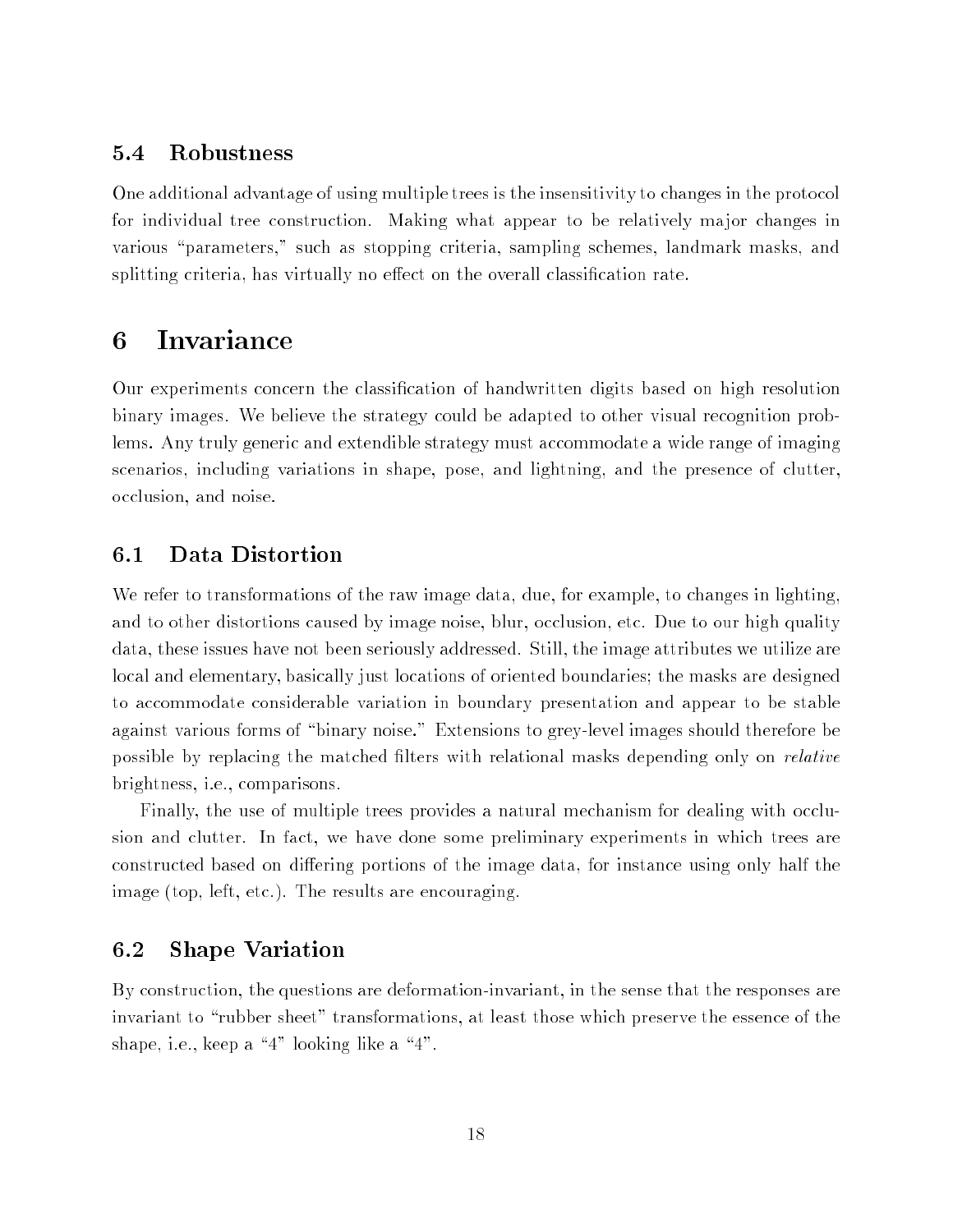### 6.3 Affine Transformations

The method is also translation-invariant by construction. Rotation-invariance can be included by aggregating the questions into invariant classes and using internal coordinates. For example, full rotation-invariance can be achieved by replacing the first question by an invariant version in which the entire structure (the two participating landmarks and the relation between them) is said to exist when the landmarks and relation are rotated through multiples of some small angle. Once the pending graph is non-empty, future questions are then based on the coordinate system determined by the locations of the first two vertices. Naturally there is a fall-off in performance, even beyond such fundamental confusions as "6" and "9". Partial rotation-invariance results from using a coordinate frame based on two existing vertices when searching for a new landmark.

The size range in the database is considerable, some digits being up to four times larger than others in both height and width. Nontheless, we do not assume we know the size, nor do we estimate it. In particular, neither the clustering nor the masks are adapted to the size of the digit. Some adjustment for (estimated) scale would likely be helpful, even necessary for attempting to recognize multiple ob jects (e.g., reading zip codes), but there does not seem to be any simple way to accomplish this without confronting the recognition/segmentation dilemma.

#### Character Recognition  $\overline{7}$

The problem has many variations and the literature is immense. Surveys include [38] and [45]. Even the problem of handwritten character recognition (as opposed to machine printed characters) has many facets, depending on whether recognition is on-line or off-line, whether the characters are isolated or touching, binary or grey-level, etc. The most difficult problem is the recognition of unconstrained script, i.e., "reading" unsegmented alphanumeric character strings based on pictures of ordinary handwriting. Zip codes ([1], [35]) and hand-drawn checks also present a formidable challenge.

The problem we consider is easier, mainly because the digits are segmented from the background and from each other. Even this problem has drawn enormous attention, including a competition sponsored by the National Institute of Standards and Technology ([48]).

For nonparametric statistical methods see [5],[23] and [31]. Usually the techniques involve a neural network or some other form of nonlinear discriminant analysis, and do not address the description of shape in any direct way. An example of a model-based statistical approach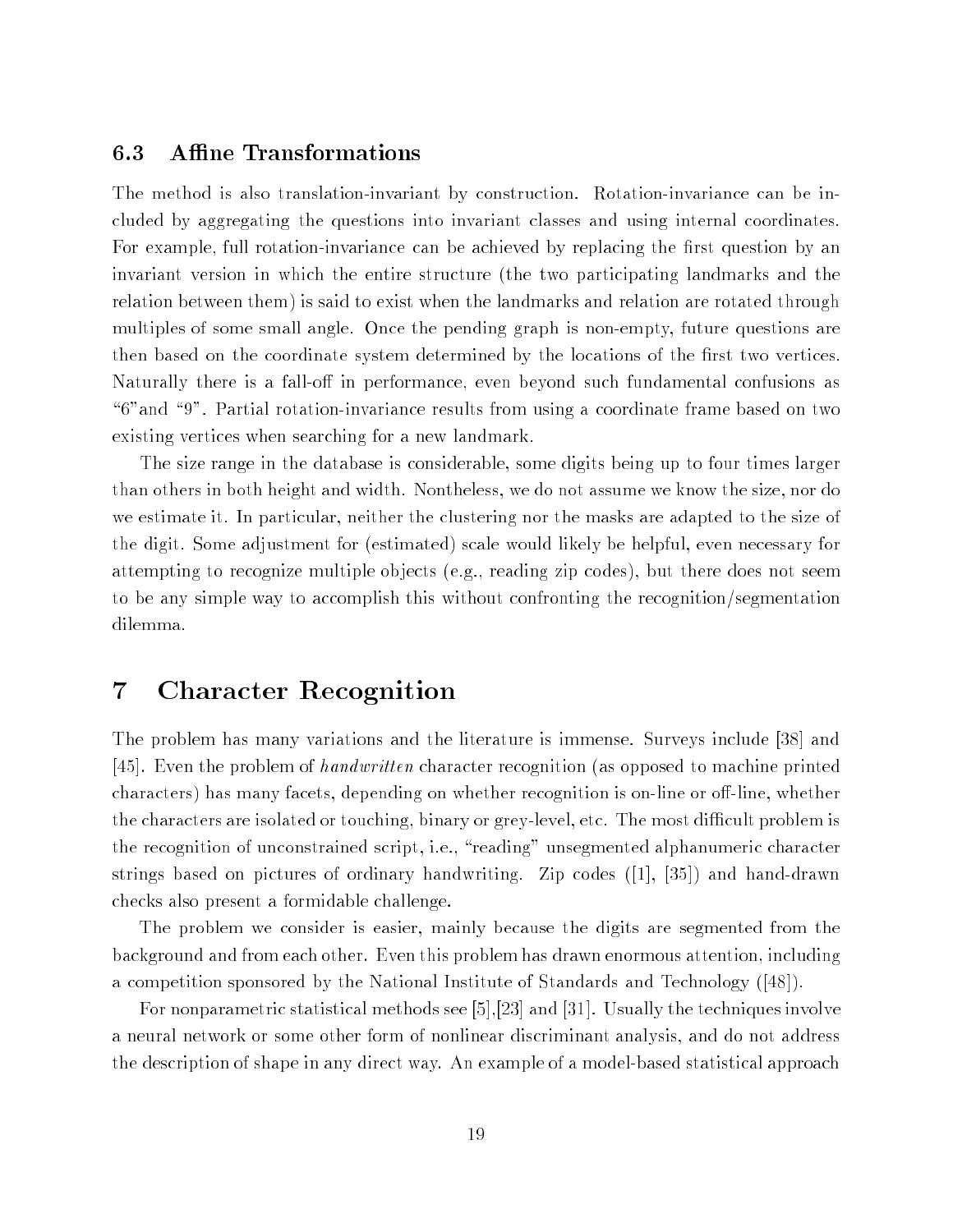is found in [24], in which shape is explicitly modeled by crafting prototypes for each class.

It is somewhat difficult  $([1], [28])$  to assess the state-of-the-art; for example, some "test sets" are widely considered to be more difficult than others  $([44])$ . At the NIST competition, the best recognition rate at zero percent rejection was 98:44%, but the next best was 96:84%, and only about half the systems produced error rates of less than five percent; see [48]. Several of the top methods were based on nearest neighbor and neural network classiers. The test set was considered quite difficult and recognition rates reported elsewhere are generally higher. For example, using a nearest-neighbor system, the study in [44] achieves rates of 96:88% with 10; 000 training points, 97:92% with 30; 000 training points, and 98:61% with 100,000 training points. With smaller training sets (around 5000), the rates are  $95 - 96\%$ with nearest-neighbor and feed-forward neural networks ([25]).

# Experiments

### 8.1 Data

The experiments described were carried out with the USPS database produced and distributed by CEDAR, SUNY Buffalo. The training data consists of 19046 binary digits segmented from zipcodes; the test set consists of 2213 segmented binary digits. The images vary widely in dimensions, from approximation, 25 to 25 to 25 to 25 to 25 proprocessing step was implemented to normalize or otherwise alter the data. The distribution over classes in tr is not uniform, but our results are nearly identical when uniform subsets are selected for training and testing. Figure 5 shows some digits from the test set.



Figure 5: The first 40 images of the USPS test dataset.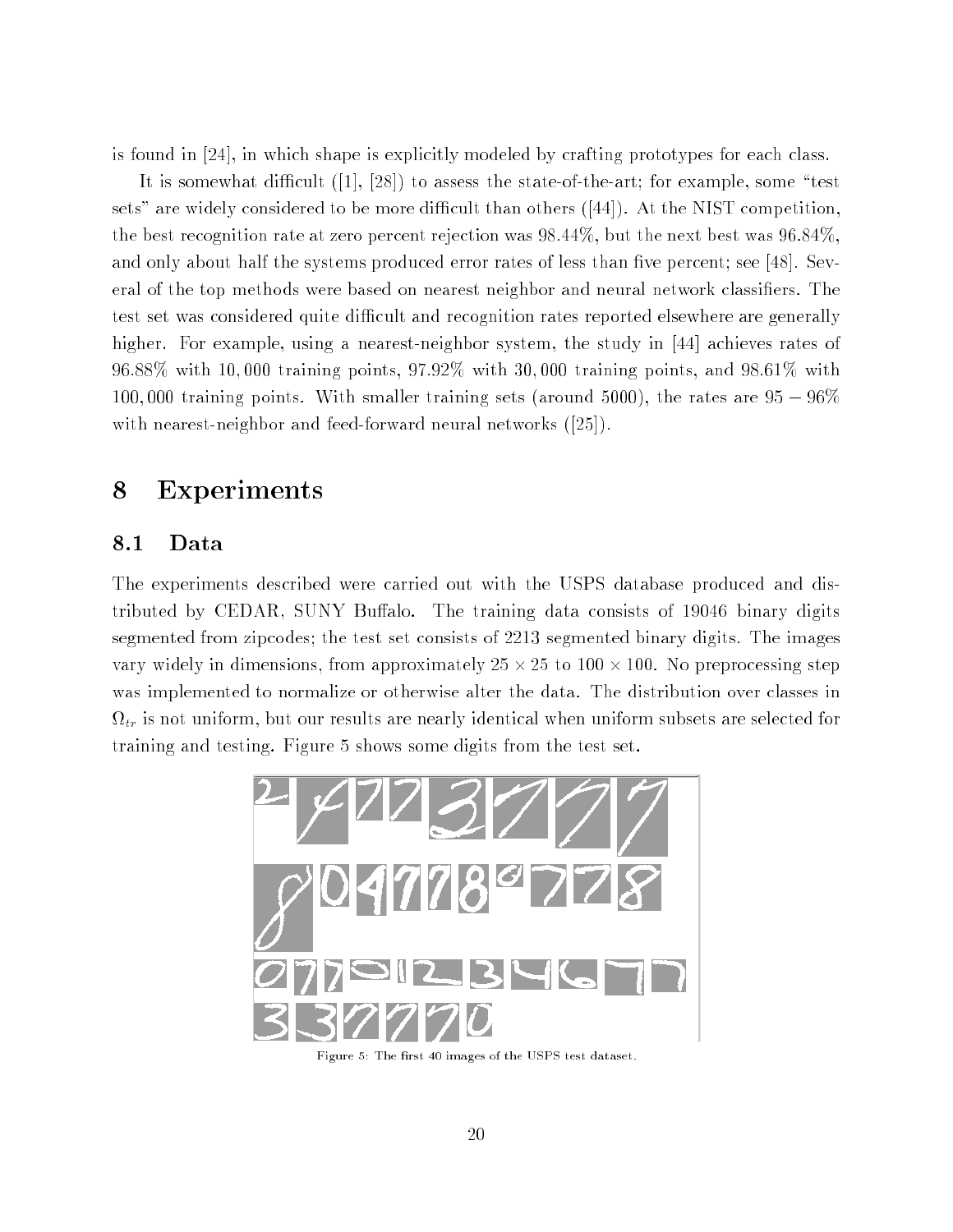### 8.2 Questions

Recall that  $\mathcal L$  and  $\mathcal R$  are, respectively, the set of vertex and edge labels. For the particular examples described in §4,  $\sharp \mathcal{L} = 17$  and  $\sharp \mathcal{R} = 24$ . If there are V vertices in the pending graphe, there are villege and villege processions of the theoretic control in the state of the processions of questions of the second type. These numbers are manageable and it is feasible to construct trees of considerable depth, say up to 20, even without random sub-sampling. Due to the stopping rules, the trees are in fact less deep and highly unbalanced.

### 8.3 Stopping Rules

A stopping rule is used to determine when a node in the graph cannot be split any further. The trees are grown to a maximum depth D. In addition, a node is not split unless the number of data points exceeds a minimum value  $M$  and the proportion of data points in the largest class is less than P. Typical values are  $D = 12, M = 50$  and  $P = 90$ . This results in trees with approximately  $200 - 300$  nodes.

### 8.4 Enrichment

With the USPS database we have enriched trees initially made with approximately 10; 000 data points by sending down an additional 10; 000. Unless the stopping rules are extremely conservative, the classication rates based on individual trees and on the initial 10; 000 data points are higher than the rates on the test data. These two rates become virtually identical when the distributions are updated; however, the overall classification rate is only slightly improved. We expect additional improvement with sufficient data to warrant expanding the trees, and work is underway using the recently acquired NIST database ([14]).

#### 8.5 Computation

For both training data and test data the landmark locations were precalculated and stored. No effort has been made to accelerate any of the computations. For example, it would be straightforward to search simultaneously for all the landmarks rather than one by one. Similarly, one could optimize the question-answering routine. Depending on the protocol, each tree requires about  $30 - 60$  minutes to build on a Sun Sparc 10. The computation time for classication is approximately 100 data points per tree per second.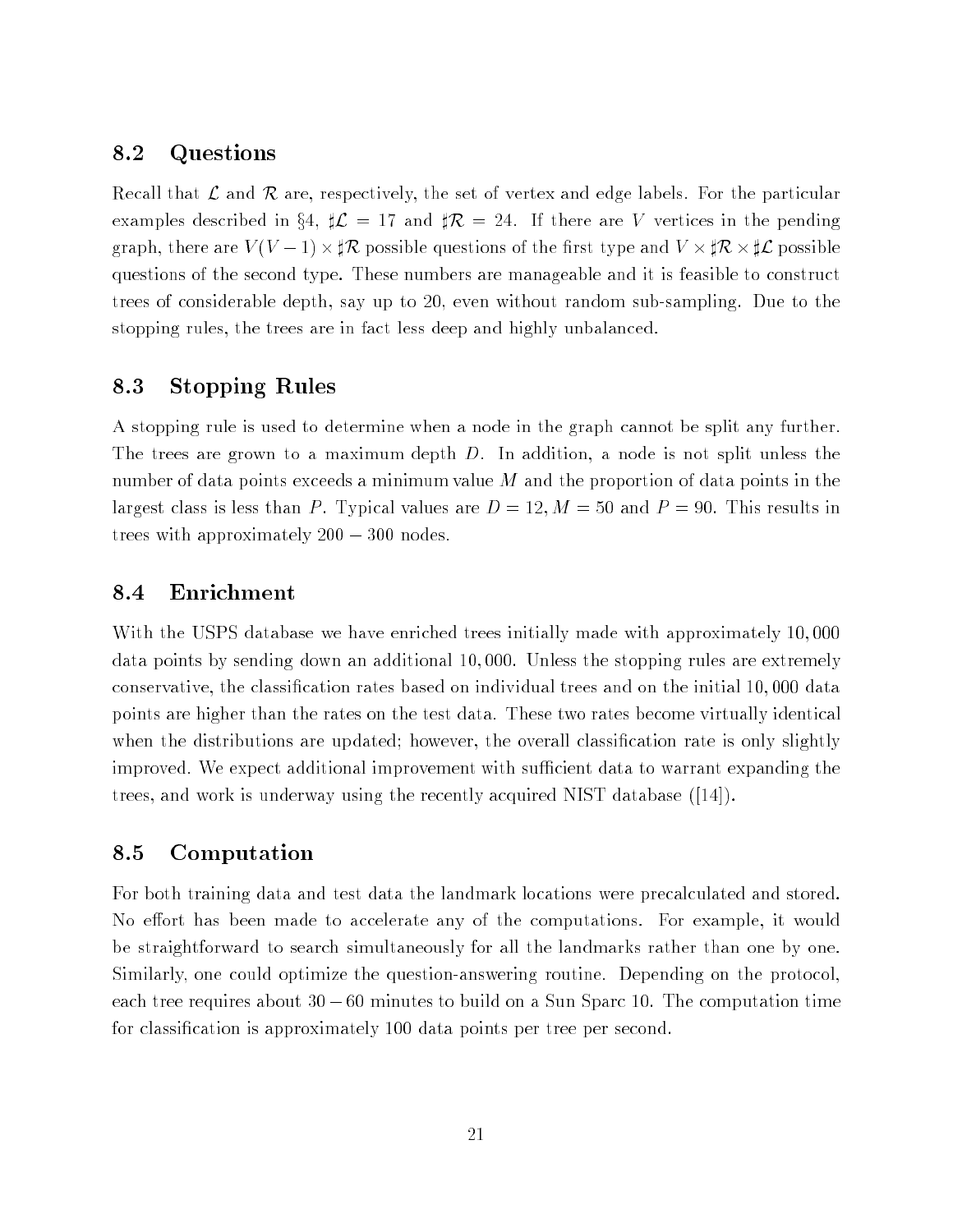#### 8.6 Test Results

The best performance we could achieve with a single tree was approximately 92%, and we abandoned this approach. In Figure 6 we show the results for four groups of approximately fifty trees constructed under various protocols and based on 10,000 training points.

One protocol involves random sampling from the landmark types only, specifically choosing three of the landmarks at each node, but investigating all possible relations. The classi fication rate for this group reaches  $97.4\%$ , but is over  $97\%$  by the fifteenth tree. Moreover when tested on the remaining 10000 training data points (before the enrichment step) the classication rate was just over 98%. Another protocol is the same, except that the entropy criterion is only applied to the two leading classes rather than all ten classes. The other two protocols involve variations in the stopping criteria, landmark masks, sampling schemes and the use of ternary questions.

Combining several groups results in rates around 98%. If we demand that the mode  $\ddot{X}$ have at least twice the weight of the next largest class, then 6:3% of the test data is rejected and the classification rate on the remaining data is  $98.8\%$ .

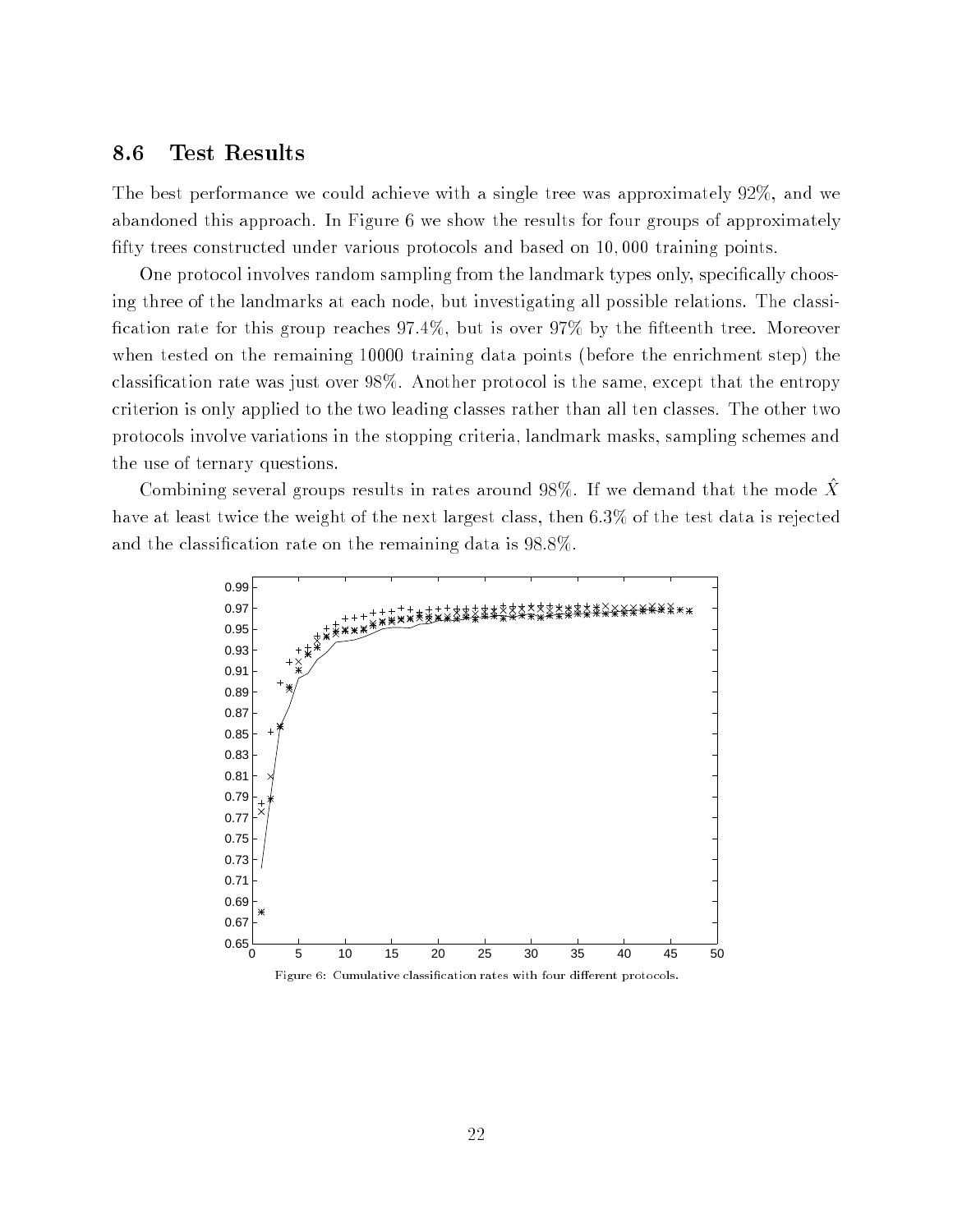#### Discussion 9

We have reported our progress on an approach to shape recognition based on asking questions about the spatial arrangement of oriented boundary segments. The questions are organized into many highly structured sequences corresponding to branches on many decision trees. The outcome of each tree is a distribution over the possible shape classes. The use of trees for classification is not new, especially within a standard framework with feature vectors. Nor is data-driven tree construction based on entropy reduction. So far as we know, however, the use of a graphical or relational framework is new, as well as the use of randomization in the construction of multiple, distribution-valued trees.

The current implementation suffers several limitations and does not extend as it stands to the recognition of multiple ob jects in grey-level images. Nonetheless, we are encouraged by the recognition rates on binary images of isolated handwritten numerals, especially in view of the relatively small training sets and the stability of the procedure. We believe that computational strategies based on the systematic accumulation of relationships hold considerable promise for general recognition.

**Acknowledgement.** The interest of the second author in the "twenty questions" paradigm originates in unpublished work with E. Bienenstock, S. Geman, and D.E. McClure on invariant recognition of rigid ob jects, such as vehicles and character fonts. Both authors would also like to thank Stu Geman for stimulating discussions about competing recognition paradigms.

- [1] Ahmed, P. and Suen, C.Y., \Computer recognition of totally unconstrained handwritten ZIP codes," Inter. J. Pattern Recog. and Artif. Intell., 1, 1-15, 1987.
- [2] Amit, Y. and Kong, A., \Graphical templates for image matching," Technical report no. 373, Dept. of Statistics, University of Chicago, 1993.
- [3] Amit, Y., "Graphical shape templates for deformable model registration with application to MRI brain scans," Technical Report, Department of Statistics, University of Chicago, 1994.
- [4] Arkin, E., Meijer, H., Mitchell, J., Rappaport, D., and Skiena, S., "Decision trees for geometric models," Proc. Ninth ACM Symp. on Computational Geometry, 1993.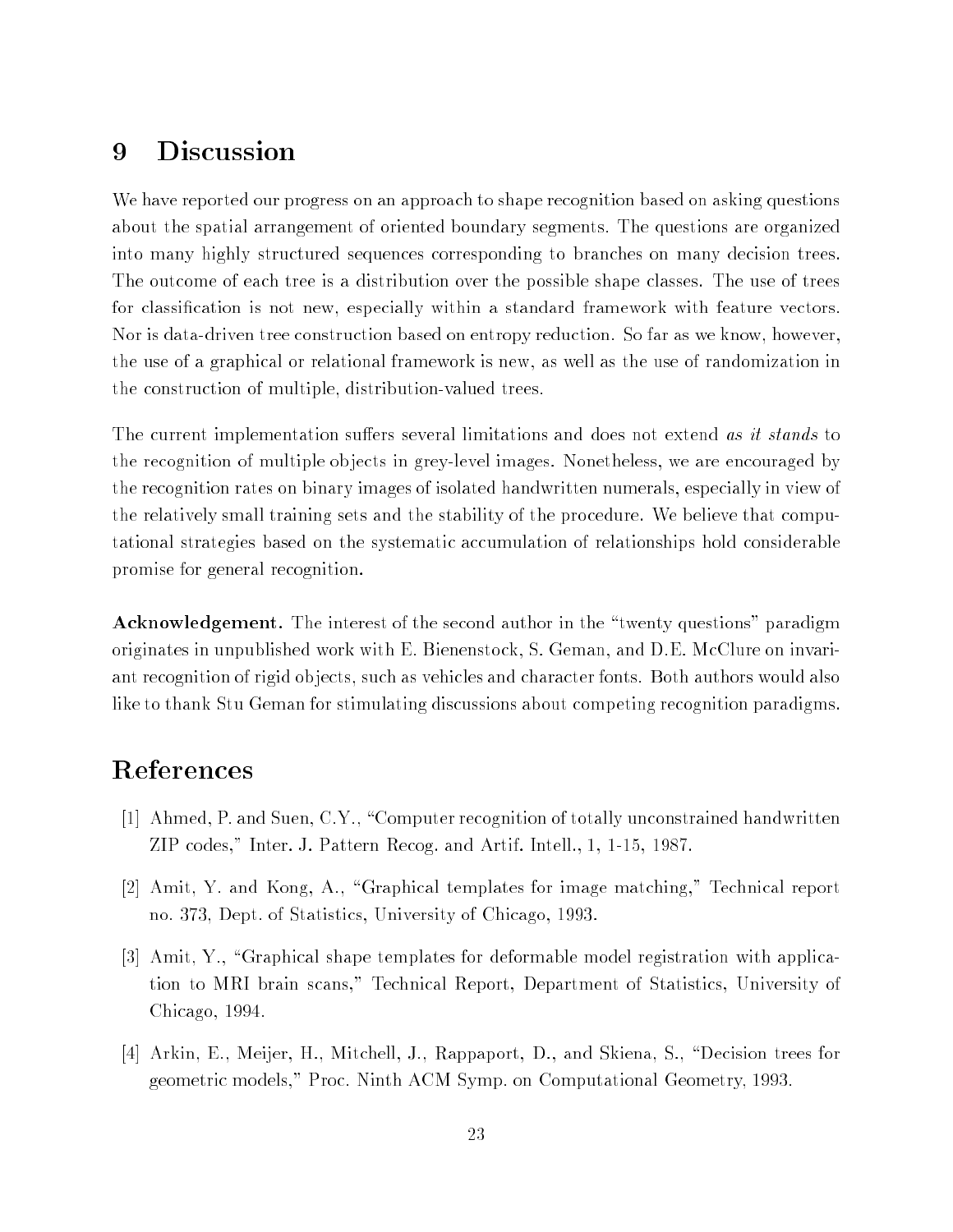- [5] Boser, B., Guyon, I. and Vapnik, I., " A training algorithm for optimal margin classifiers," *Proceedings of COLT II*, Philadelphia, Pa., 1992.
- [6] Breiman, L., Friedman, J., Olshen, R., and Stone, C., Classication and Regression Trees, Wadsworth, Belmont, CA., 1984.
- [7] Breiman, L., "Bagging Predictors," Technical Report no. 421, Department of Statistics, University of California, Berkeley, 1994.
- [8] Buntine, W. and Niblett, T., \A further comparison of splitting rules for decision-tree induction," Machine Learning, 8, pp. 75-85, 1992.
- [9] Chou, P.A., "Optimal partitioning for classification and regression trees," IEEE Trans. PAMI, 13, 340-354, 1991.
- [10] Clark, L. A. and Pergibon, D., "Tree-Based Models," in *Statistical Models in S* ed. Chambers, J. M., and Hastie, T. J., Wadsworth & Brooks, Pacific Grove, CA, 1992.
- [11] Duda, R.O. and Hart, P.E., *Pattern Classification and Scene Analysis*, John Wiley, New York, 1973.
- [12] Garey, M.R., "Optimal binary identification procedures," SIAM J. Appl. Math., 23, 173-186, 1972.
- [13] Garey, M.R. and Graham, R.L., "Performance bounds on the splitting algorithm for binary testing," Acta Informatica, 3, 347-355, 1974.
- [14] Garris, M.D. and Wilkinson, R.A., \NIST special database 3. Handwritten segmented characters," NIST, Gaithersburg, MD.
- [15] Geman, D. and Jedynak, B., "Shape recognition and twenty questions," Technical Report No. 2155, INRIA-Rocquencourt, November, 1993.
- [16] Geman, D. and Jedynak, B., \Tracking roads in satellite images by playing twenty questions," Technical Report, University of Massachusetts, Dept. of Mathematics, 1994.
- [17] Geman, S., Bienenstock, E. and Doursat, R., \Neural networks and the bias/variance dilemma," Neural Computation, 4, 1-58, 1992.
- [18] Goad, C., "Special purpose automatic programming for three- dimensional model-based vision,"Proc. ARPA Image Understanding Workshop, 94-104, 1983.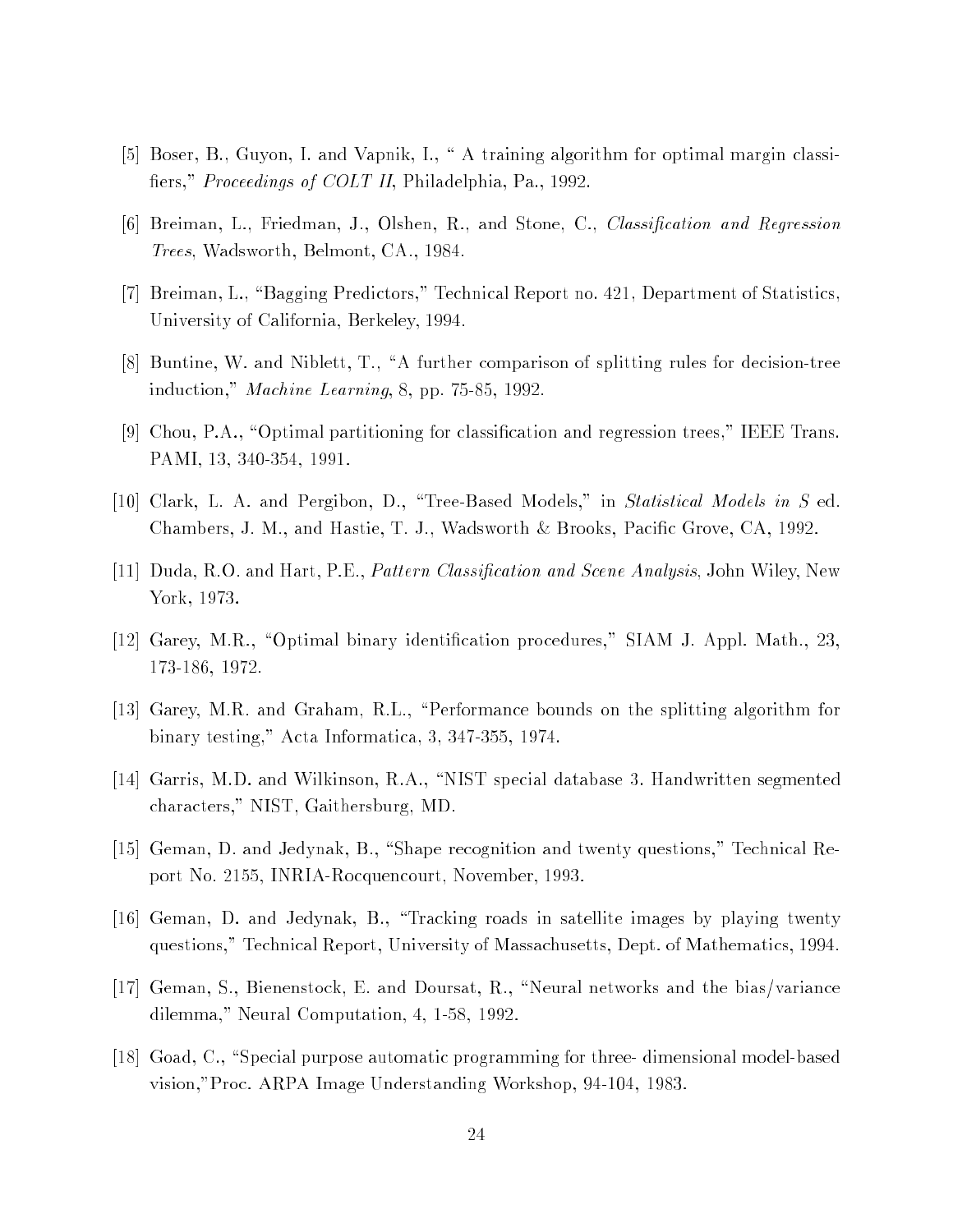- [19] Gu, Y.X., Wang, Q.R., and Suen, C.Y., \Application of multilayer decision tree in computer recognition of Chinese characters," IEEE Trans. PAMI, 5, 83-89, 1983.
- [20] Hansen, C. and Henderson, T., "Towards the automatic generation of recognition strategies," Second International Conf. on Computer Vision, IEEE, 275-279, 1988.
- [21] Haralick, R.M. and Shapiro, L.G., Computer and Robot Vision, Vol. I, Addison-Wesley, Reading, Massachusetts, 1992.
- [22] Hartmann, C., Varshney, P., Mehrotra, K. and Gerberich, C., "Application of information theory to the construction of efficient decision trees," IEEE Trans. Info. Theory, 28, 565-577, 1982.
- [23] Hastie, T., Buja, A. and Tibshirani, R., "Penalized discriminant analysis," Preprint, Department of Statistics, University of Toronto, 1993.
- [24] Hastie, T. and Tibshirani, R., \Handwritten digit recognition via deformable prototypes," Preprint, Department of Statistics, University of Toronto, 1993.
- [25] Hecht-Nielsen, R., Neurocomputing, Addison- Wesley, Reading, Massachusetts, 1990.
- [26] Human, D.A., \A method for the construction of minimum redundancy codes," Proc. I.R.E., 40, 1098-1101, 1952.
- [27] Hyafil, L. and Rivest, R., "Constructing optimal binary decision trees is NP-complete," Information Processing Letters, 5, 15-17, 1976.
- [28] Kahan, S., Pavlidis, T. and Baird, H., \On the recognition of printed characters of any font and size," IEEE Trans. PAMI, 9, 274-287, 1987.
- [29] Kurzynski, M.W., \The optimal strategy of a tree classier," Pattern Recognition, 16, 81-87, 1983.
- [30] Kwok, S. W. and Carter, C., "Multiple decision trees," in Uncertainty and Artificial Intelligence, ed. Shachter, R. D., Levitt, T. S., Kanal, L.N. and Lemmer, J. F., Elsevier Science Publishers, North-Holland, Amsterdam 1990.
- [31] LeCun, Y., Boser, B., Denker, J. S., Henderson, D., Howard, R. E., Hubbard, W. and Jackel, L. D., "Handwritten digit recognition with a back-propagation network," Advances in Neural Information vol. 2., ed. Touresky, Morgan Kauffman, Denver, 1990.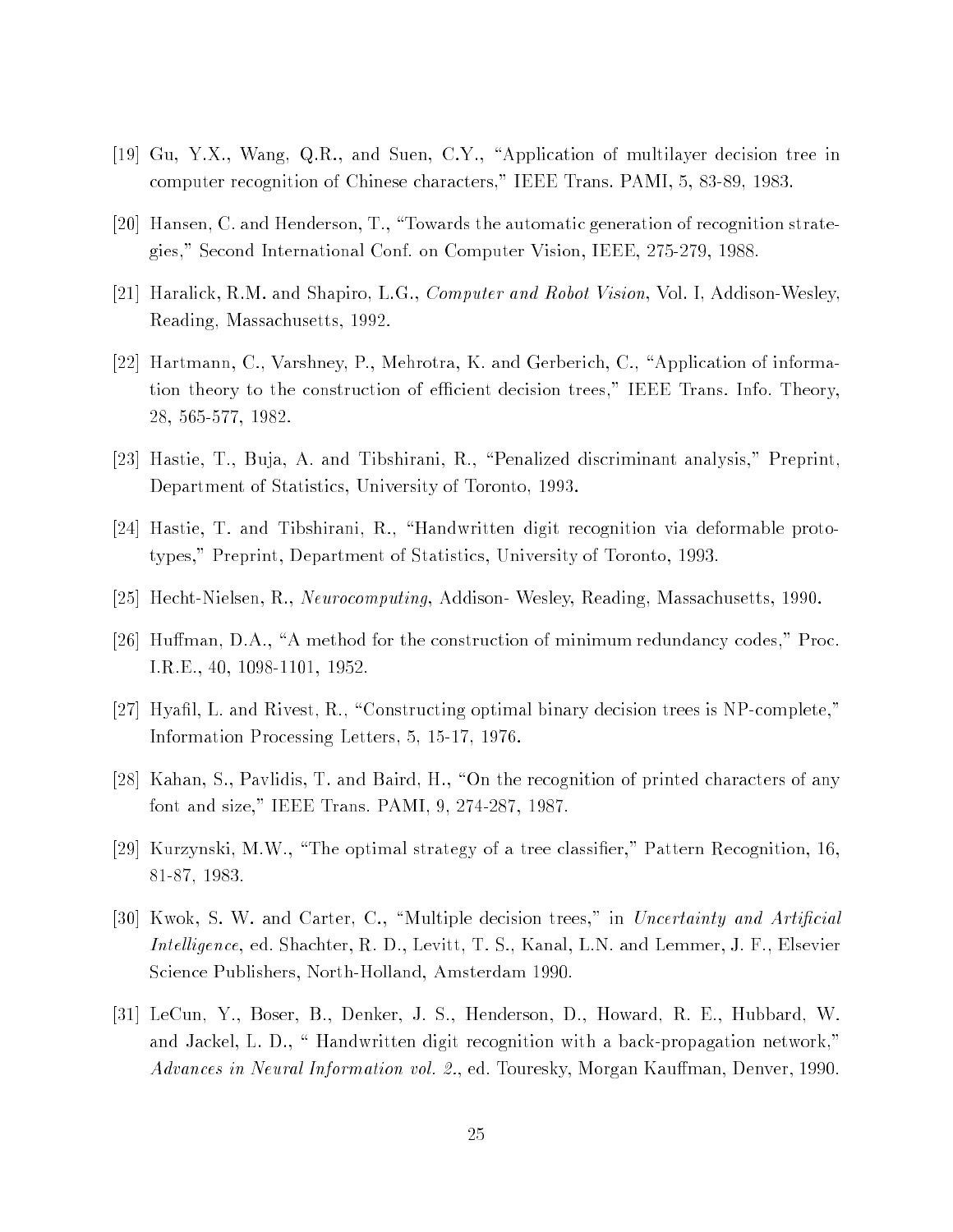- [32] Lin, Y.K. and Fu, K.S., "Automatic classification of cervical cells using a binary tree classier," Pattern Recognition, 16, 69-80, 1983.
- [33] Loveland, D.W., "Performance bounds for binary testing with arbitrary weights," Acta Informatica, 22, 101-114, 1985.
- [34] Lowe, D.G., Perceptual Organization and Visual Recognition, Kluwer Academic Publishers, Boston, 1985.
- [35] Mitchell, B. and Gilles, A., \A model-based computer vision system for recognizing handwritten ZIP codes," Machine Vision and Applications, 2, 231-243, 1989.
- [36] Mingers, J., "An empirical comparison of selection measures for decision-tree induction," Machine Learning, 3, pp. 319-342, 1989.
- $[37]$  Miyakawa, M., "Criteria for selecting a variable in the construction of efficient decision trees," IEEE Trans. Computers, 38, 130-141, 1989.
- [38] Mori, S., Suen, C.Y. and Yamamoto, K., "Historical review of OCR research and development," Proc. IEEE, 80, 1029-1057, 1992.
- [39] Oliver, J.J. and Hand D., "Averagin over decision stumps," Proc. ECML-1994, ed. Bergadano, F. and De Raedt, L., Springer Verlag, Berlin, 1994.
- [40] Quilan, J.R., \Induction of decision trees," Machine Learning, 1, 81-106, 1986.
- [41] Quinlan, J.R. and Rivest, R.L., "Inferring decision trees using minimum description length principle," Information and Computation, 80, 227-248, 1989.
- [42] Sossa, H. and Horaud, R., \Model-indexing: the graph-hasing approach, IEEE Conf. Comp. Vision Patt. Recog., Champaign, Ill., June, 1992.
- [43] Spirkovska, L., \Three-dimensional ob ject recognition using similar triangles and decision trees," Pattern Recognition, 26, 727-732, 1993.
- [44] Smith, S., Bourgoin, M.O., Sims, K., and Voorhees, H.L., \Handwritten character classication using nearest neighbor in large databases," IEEE Trans. PAMI, 16, 915-919, 1994.
- [45] Suen, C.Y., Nadal, C., Legault, R., Mai, T.A. and Lam, L., \Computer recognition of unconstrained handwritten numerals," Proc. IEEE, 80, 1162-1180, 1992.